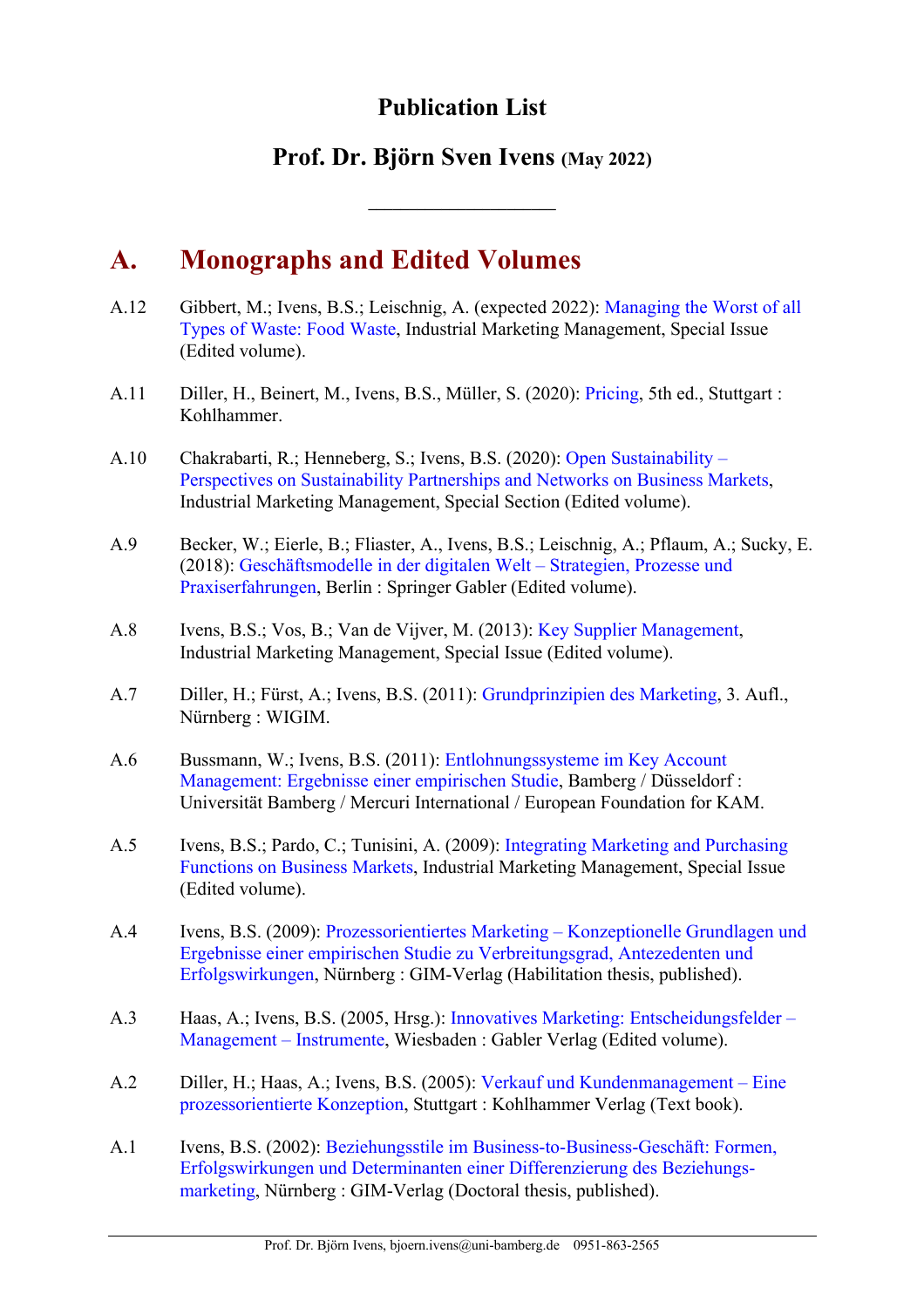# **B. Publications in Journals, Proceedings, and Edited Volumes**

## **B.I Publications in Peer-Reviewed Journals**

- B.I.83 Pardo, C., Ivens, B.S., Wei, R. (2022), Integrating the business networks and internet of things perspectives: A system of systems (SoS) approach for industrial markets, Industrial Marketing Management, 104, 258-275*.* doi.org/10.1016/j.indmarman.2022.04.012
- B.I.82 Hémonnet-Goujot, A., Ivens, B.S., Pardo, C. (2022), Network creativity: A conceptual lens for inter- and intra-organisational creative processes, Industrial Marketing Management, 102, 503-513*.* doi.org/10.1016/j.indmarman.2022.02.002
- B.I.81 Herhausen, D.B., Ivens, B.S., Spencer, R., Weiber, M. (2022), Key account management configurations and their effectiveness: A quasi-replication and extension, Industrial Marketing Management, 101, 98-112*.* doi.org/10.1016/j.indmarman.2021.12.002
- B.I.80 Cova, B., Ivens, B.S., Spencer, R. (2021), The Ins and Outs of Market Shaping: Exclusion as a Dark Side, Journal of Business Research, Special Issue: Market Shaping and Innovation, 124, 483-493. doi.org/10.1016/j.jbusres.2020.10.014
- B.I.79 Feste, J., Ivens, B.S., Pardo, C. (2020), Key account selection as a political process: Conceptual foundation and exploratory investigation, Industrial Marketing Management, 90, 417-434*.* doi.org/10.1016/j.indmarman.2020.07.024
- B.I.78 Peters, L., Ivens, B.S., Pardo, C. (2020), Identification as a challenge in key account management: Conceptual foundations and a qualitative empirical study, Industrial Marketing Management, 90, 300-313*.* doi.org/10.1016/j.indmarman.2020.07.020
- B.I.77 Pardo, C., Ivens, B.S., Pagani, M. (2020), Are products striking back? The rise of smart products in business markets, Industrial Marketing Management, 90, 205-220*.* doi.org/10.1016/j.indmarman.2020.06.011
- B.I.76 Chakrabarti, R., Henneberg, S.C., Ivens, B.S. (2020), Open Sustainability: Conceptualization and Considerations, Industrial Marketing Management, 89, 528- 534. doi.org/10.1016/j.indmarman.2020.04.024
- B.I.75 Fleischmann, M., Ivens, B.S.; Krishnamachari, B. (2020), Blockchain Technology as a Means of Brand Trust Repair, Proceedings of the 53rd Hawaii International Conference on System Sciences Conference. https://aisel.aisnet.org/hicss-53/os/blockchain/6/
- B.I.74 Ivens, B.S., Riedmüller, F., Van Dyck, P. (2020), Success factors in managing the sponsor–sponsee relationship—A fuzzy-set qualitative comparative analysis for state-owned enterprises in Germany, International Journal of Sports Marketing and Sponsorship, *forthcoming.* 10.1108/IJSMS-09-2019-0102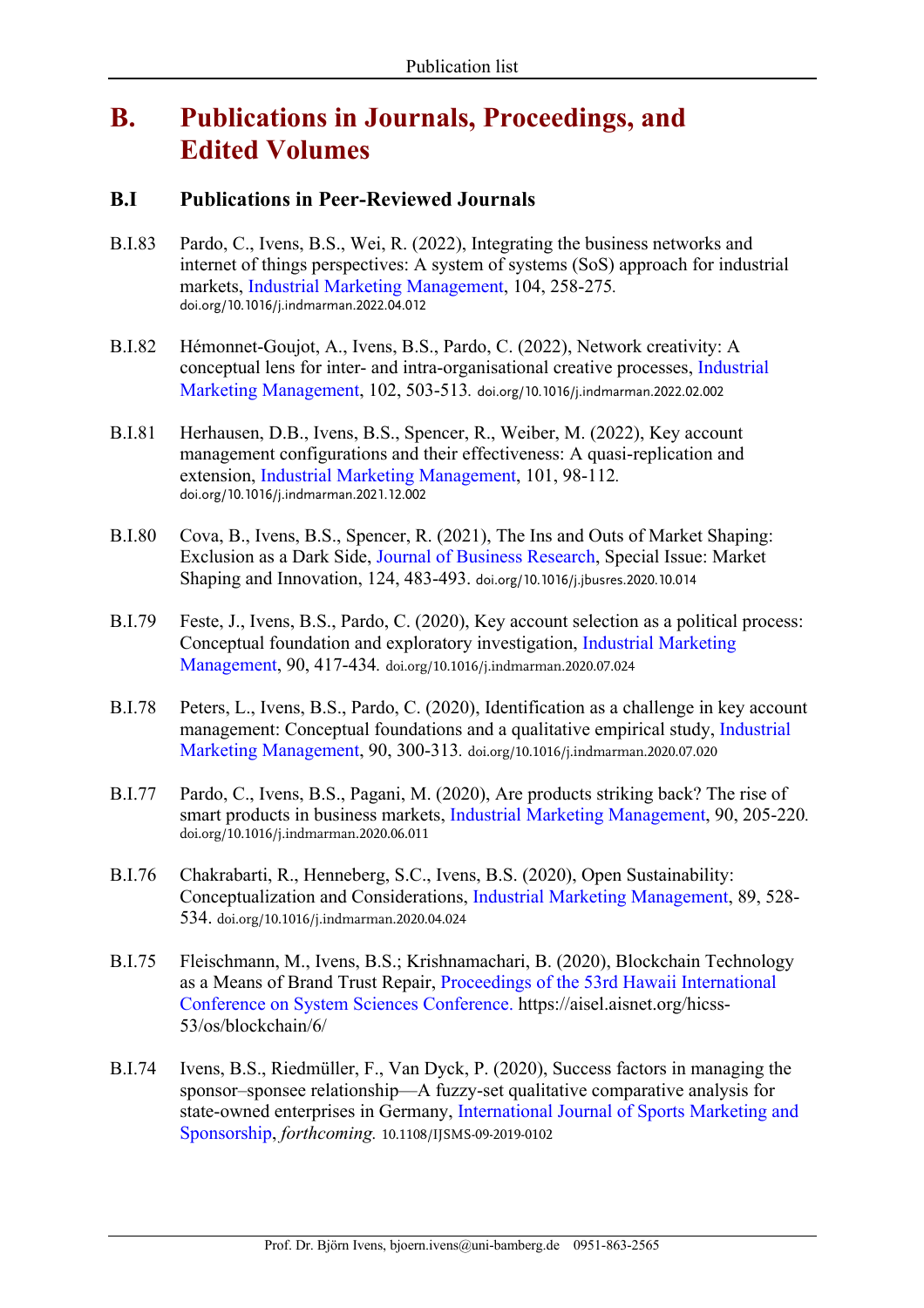- B.I.73 Riedmüller, F., Ivens, B.S., Van Dyck, P. (2020), Sponsorship Research Over Three Decades: A Bibliometric Citation Analysis, Academic Journal of International Economics and Management Research, *1(1),* 24-32*.*
- B.I.72 Pardo, C., Ivens, B.S., Niersbach, B. (2020), An Identity Perspective on Key Account Managers as Paradoxical Relationship Managers, Industrial Marketing Management, 89, 355-372*.* https://doi.org/10.1016/j.indmarman.2019.10.008
- B.I.71 Fleischmann, M., Ivens, B.S. (2019), Exploring the Role of Trust in Blockchain Adoption – An Inductive Approach, Proceedings of the 52nd Hawaii International Conference on System Sciences Conference, 6845-6854.
- B.I.70 Hein, D., Rauschnabel, P., He, J., Richter, L., Ivens, B.S. (2018), What Drives the Adoption of Autonomous Cars?, Proceedings of the 39<sup>th</sup> International Conference on Information Systems (ICIS), San Francisco.
- B.I.69 Haikel-Elsabeh, M., Zhao, Z., Ivens, B.S.; Brem, A. (2018), When is Brand Content Shared on Facebook? A Field Study on Online Word-of-Mouth, International Journal of Market Research, 61(3), 287-301.
- B.I.68 Ivens, B.S., Leischnig, A., Pardo, C., Niersbach, B. (2018), Key Account Management as a Firm Capability, Industrial Marketing Management, 74, 39 – 49. doi.org/10.1016/j.indmarman.2017.09.026
- B.I.67 Leischnig, A., Ivens, B.S., Kammerlander, N. (2017), A New Conceptual Lens for Marketing: A Configurational Perspective Based on the Business Model Concept, Academy of Marketing Science Review, 7(3), 138 - 153. dx.doi.org/10.1007/s13162-017-0107-6
- B.I.66 Kampfer, K., Leischnig, A., Ivens, B.S., Spence, C. (2017), Touch-Flavor Transference: Assessing the Effect of Packaging Weight on Gustatory Evaluations, Desire for Food and Beverages, and Willingness to Pay, PLOS ONE, open access journal, *12(10), e0186121*.
- B.I.65 Leischnig, A., Ivens, B.S., Niersbach, B., Pardo, C. (2017), Mind the Gap: A Process Model for Diagnosing Barriers to Key Account Management Implementation, Industrial Marketing Management, *published as online first version, print version in press*. dx.doi.org/10.1016/j.indmarman.2017.07.008
- B.I.64 Leischnig, A., Wölfl, S., Ivens, B.S. (2017), From Digital Business Strategy to Market Performance: Insights into Key Concepts and Processes, Proceedings of the 38th International Conference on Information Systems (ICIS), Seoul, South Korea, Manuscript ID ICIS-t.b.a..
- B.I.63 Hein, D., Ivens, B.S., Leischnig, A. (2017), From CRM-System Effectiveness to Profitability, Proceedings of the 38<sup>th</sup> International Conference on Information Systems (ICIS), Seoul, South Corea, Manuscript ID ICIS- t.b.a..
- B.I.62 Wölfl, S., Leischnig, A., Ivens, B.S. (2017), Analytics, Innovativeness, and Innovation Performance, Proceedings of the 38<sup>th</sup> International Conference on Information Systems (ICIS), Seoul, South Korea.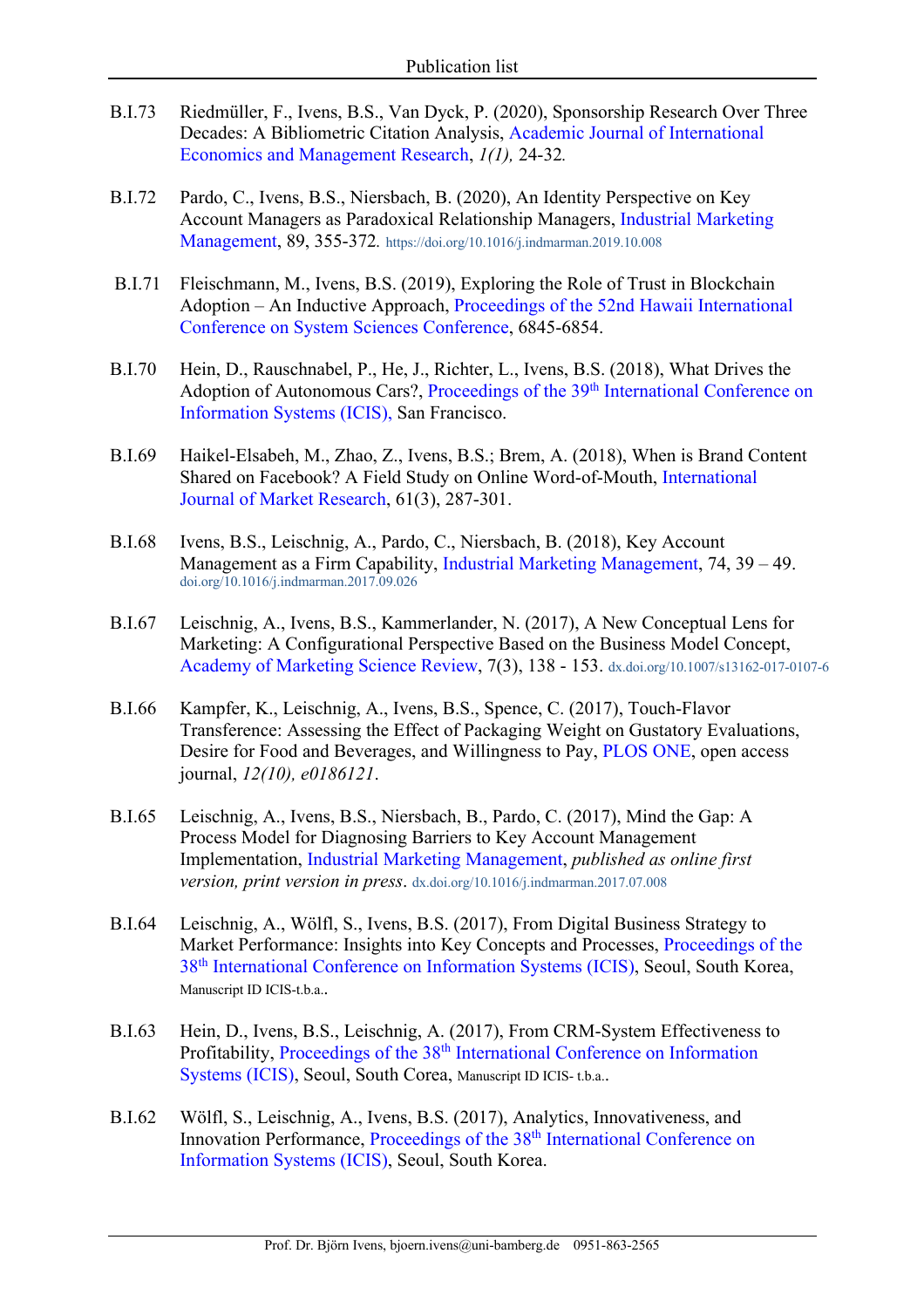- B.I.61 Kampfer, K., Ivens, B.S., Brem, A. (2017), Multisensory innovation: Haptic input and its role in product design, IEEE Engineering Management Review, 45(4), 32-38. 10.1109/EMR.2017.2768504
- B.I.60 Hillebrandt, I., Ivens, B.S., Molloy, J., Oppelt, H., Rauschnabel, P.A. (2017). Measuring and Managing Organizations' Social Media Climate: The Social Media Climate Index (SOMECLIX), International Journal of Technology Marketing, 13(1), 1-20. doi.org/10.1504/IJTMKT.2018.099854
- B.I.59 Brech, F., Messer, U., Vander Schee, B.A., Rauschnabel, P.A., Ivens, B.S. (2017). Engaging Fans and the Community: Examining Factors Related to Interaction with Institutions of Higher Education, Journal of Marketing for Higher Education, 27(1), 112-130. dx.doi.org/10.1080/08841241.2016.1219803
- B.I.58 Ivens, B.S., Burkert, M., Henneberg, S., Schradi, P. (2016), Organizing for Value Appropriation: Configurations and Performance Outcomes of Price Management, Industrial Marketing Management, 61, 194-209. dx.doi.org/10.1016/j.indmarman.2016.06.007
- B.I.57 Vöster, J., Ivens, B.S., Leischnig, A. (2016), Partitioned Pricing: Review of the Literature and Directions for Future Research, Review of Managerial Science, 11(4), 879-931*.* DOI: 10.1007/s11846-016-0208-x
- B.I.56 Paulssen, M., Leischnig, A., Ivens, B.S., Birk, M. (2016), Relational Norms in Customer-Company Relationships: Net and Configurational Effects, Journal of Business Research, 69 (12), 5866-5874. dx.doi.org/10.1016/j.jbusres.2016.04.101
- B.I.55 Leischnig, A., Wölfl, S., Ivens, B.S. (2016), When Does Digital Business Strategy Matter to Market Performance?, Proceedings of the 37<sup>th</sup> International Conference on Information Systems (ICIS), Dublin, Ireland, Manuscript ID ICIS-0717-2016.
- B.I.54 Ivens, B.S., Pardo, C., Niersbach, B., Leischnig, A. (2016), Firm-internal key account management networks: Framework, case study, avenues for future research, Industrial Marketing Management, 45, 102-113.
- B.I.53 Rauschnabel, P.A., Kammerlander, N., Ivens, B.S. (2016), Collaborative Brand Attacks in Social Media: Exploring the Antecedents, Characteristics, and Consequences of a New Form of Brand Crisis, Journal of Marketing Theory & Practice, 24(4), 381-410. dx.doi.org/10.1080/10696679.2016.1205452
- B.I.52 Rauschnabel, P.A., Krey, N., Babin, B.J., Ivens, B.S. (2016), Brand Management in Higher Education: The University Brand Personality Scale, Journal of Business Research, 69(8), 3077-3086.
- B.I.51 Ivens, B.S.; Pardo, C. (2016), Managerial Implications of Research on Interorganizational Interfaces: The Case of Key Account Management, The IMP Journal – Industrial Marketing & Purchasing, 10(1), 25-49.
- B.I.50 Leischnig, A., Ivens, B.S., Henneberg, S. (2015), When Stress Frustrates & When It Does Not: Configural Models of Frustrated versus Mellow Salespeople, Psychology & Marketing, 32 (11), 1098-1114.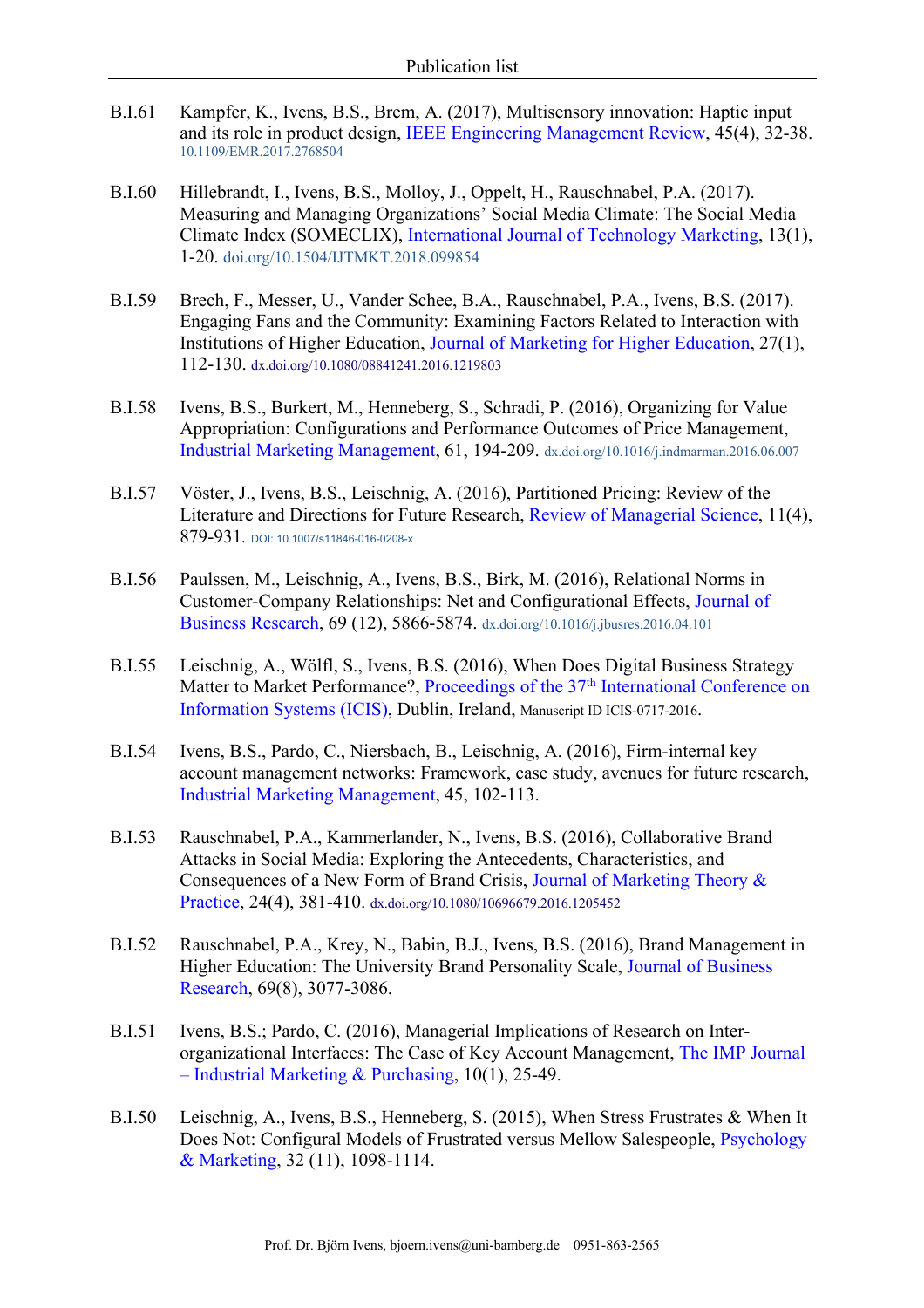- B.I.49 Ivens, B.S.; Niersbach, B.; Pardo, C. (2015), Key Account Management: Selling? Or Providing Services? … Or Both?, Marketing Review St. Gallen, 32 (6), 70-78.
- B.I.48 Ivens, B.S., Leischnig, A., Müller, B., Valta, K. (2015), On the role of brand stereotypes in shaping consumer response toward brands: An empirical examination of direct and mediating effects of warmth and competence, Psychology & Marketing, 32 (8), 808-820.
- B.I.47 Rauschnabel, P.A., Herz, M., Schlegelmilch, B., Ivens, B. (2015), Brands and religious labels: A spillover perspective, Journal of Marketing Management, 31(11/12), 1285-1309. dx.doi.org/10.1080/0267257X.2015.1013489
- B.I.46 Rauschnabel, P.A., Brem, A., Ivens, B.S. (2015), Who will buy smart glasses? Empirical results of two pre-market-entry studies on the role of personality in individual awareness and intended adaption of Google Glass, Computers in Human Behavior, 49, 635-647.
- B.I.45 Ivens, B.S., Pardo, C. (2015), Fragmentierung von Marketing- und Vertriebseinheiten: Sicherung von Effektivität und Effizienz durch Alignment, Marketing Review St. Gallen, 32 (5), 52-59.
- B.I.44 Horn, C.F., Ohneberg, M., Ivens, B.S., Brem, A. (2015), Prediction Markets A literature review 2014 following Tziralis and Tatsiopoulos, Journal of Prediction Markets, 8 (2), 89-126.
- B.I.43 Pardo, C, Ivens, B.S., Wilson, K. (2014), Differentiation and alignment in key account management implementation, Industrial Marketing Management, 43 (7), 1136-1145.
- B.I.42 Ivens, B.S., Pardo, C. (2014), The role of key account management in marketing and sales intelligence, Marketing Review St. Gallen, 31 (4), 32-41.
- B.I.41 Horn, C.F., Brem, A., Ivens, B.S. (2014), Damaging Brands through Marketing Research? Forecasting with Prediction Markets integrating Customers and their effects on Brands, Marketing Intelligence and Planning, 32 (2), 232-248.
- B.I.40 Pardo, C, Ivens, B.S., Wilson, K. (2013), Assessing and strengthening internal alignment of new marketing units: An interpretative tool, Industrial Marketing Management, 42, 1074-1082.
- B.I.39 Ivens, B.S., Van de Vijver, M., Vos, B. (2013), Managing key supplier relationships on business markets, Industrial Marketing Management, 42 (2), 135-138.
- B.I.38 Rauschnabel, P., Mau, G., Ivens, B.S. (2013), Who "Likes" Brands? Exploring the Characteristics of Brand Fans on Facebook, Advances in Advertising Research, Springer, 43-54.
- B.I.37 Rauschnabel, P. A., Mrkwicka, K., Koch, V., Ivens, B. S. (2013): Social Media Guidelines. In: Marketing Review St. Gallen, 30 (5), 36-47.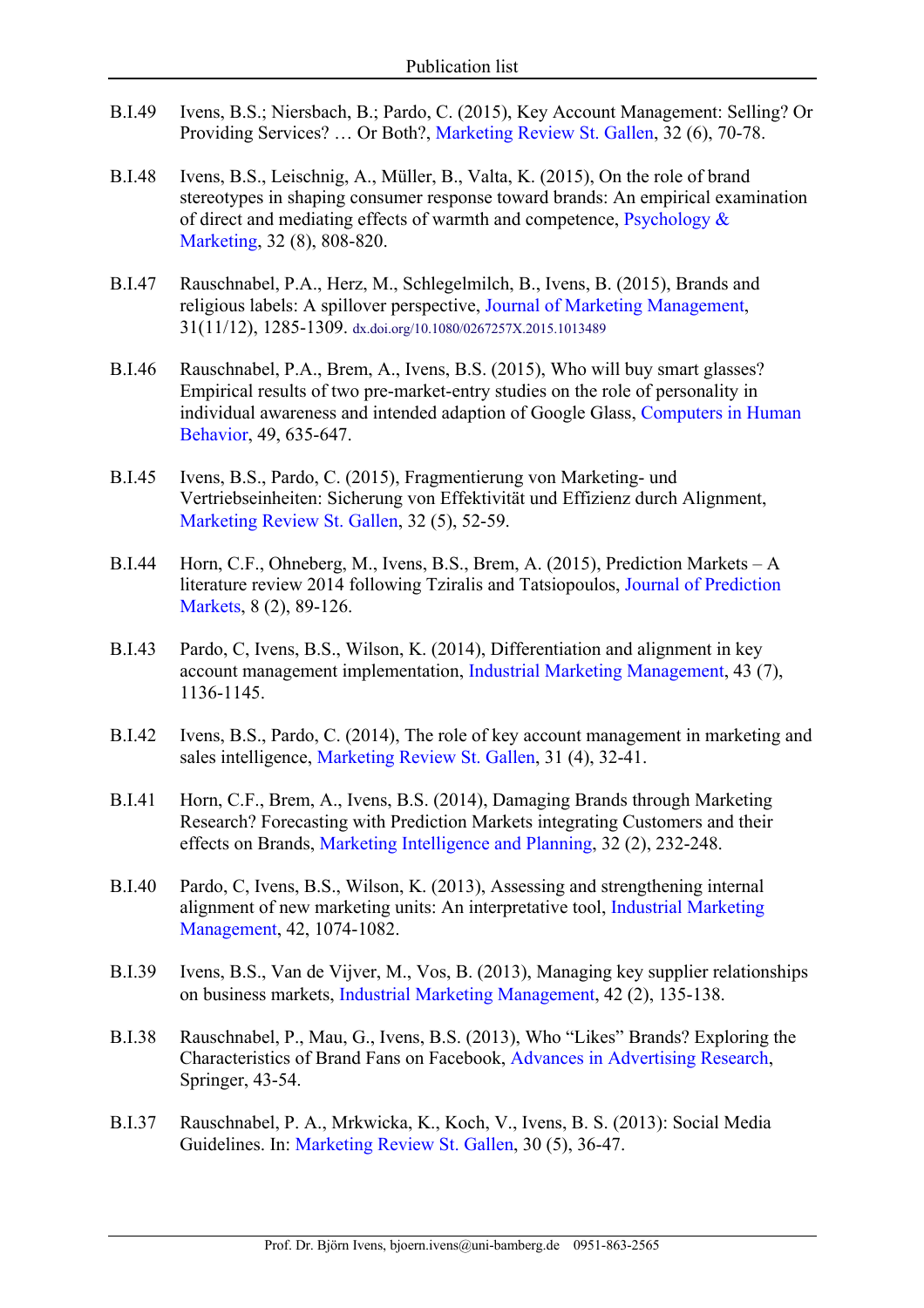- B.I.36 Brem, A., Ivens, B.S. (2013): Do Frugal and Reverse Innovation Foster Sustainability? Introduction of a Conceptual Framework, Journal of Technology Management for Growing Economies, 4 (2), 31-50.
- B.I.35 Maiwald, D., Ahuvia, A., Ivens, B.S., Rauschnabel, P.A. (2013), The Hijacking Effect of Ambient Scent, Marketing Review St. Gallen, 30 (2), 50-59.
- B.I.34 Ivens, B.S., Valta, K. (2012), Customer brand personality perception: A taxonomic analysis, Journal of Marketing Management, 28 (9/10), 1062-1093.
- B.I.33 Burkert, M., Ivens, B.S., Shan, J. (2012), Governance mechanisms in domestic and international buyer-supplier relationships: An empirical study, Industrial Marketing Management, 41 (3), 544-556.
- B.I.32 Barmeyer, C., Ivens, B.S. (2011), Wissenstransfer in der Betriebswirtschaftslehre: Eine Untersuchung anhand ausgewählter akademischer Zeitschriften in Deutschland und Frankreich, Zeitschrift für Management, 6 (2), 117-142.
- B.I.31 Müller, B., Kocher, B., Ivens, B.S. (2011), Contrefaçons de produits de luxe : une étude de la perception et de l'intention d'achat selon le lieu d'achat, Revue Francaise de Gestion, 194.
- B.I.30 Helm, R., Ivens, B.S., Gehrer, M., Möller, M. (2010), Information processing in personal selling interactions: Moderating effects depending on the capability of information assessment, International Journal of Business Research, 10 (4), 63-79.
- B.I.29 Barmeyer, C., Ivens, B.S. (2010), Un dialogue de sourds? Transfert scientifique franco-allemand à partir des revues académiques de gestion (1985-2005), Revue d'Allemagne, 42 (2), 237-253.
- B.I.28 Beinert, M., Ivens, B.S. (2010), Nicht-lineare Effekte bei Marketinginnovationen Marketing-Review St. Gallen, 27 (5), 48-53.
- B.I.27 Usunier, J.-C., Roulin, N., Ivens, B.S. (2009), Cultural, National, and Industry-level Differences in B2B Web Site Design and Content, International Journal of Electronic Commerce, 14 (2). 41-87
- B.I.26 Ivens, B.S., Pardo, C., Tunisini, A. (2009), Organizing and Integrating Marketing and Purchasing in Business Markets, Industrial Marketing Management, 38, 851- 856.
- B.I.25 Ott, C., Ivens, B.S. (2009), Revisiting the Norm Concept in Relational Governance, Industrial Marketing Management, 38, 577-583.
- B.I.24 Ivens, B.S., Guese, K., Mueller, B. (2009), A Taxonomy of Price Behavior, Working Paper Abstract, Advances in Consumer Research, XXVI, 188-189.
- B.I.23 Ivens, B.S. (2009): Wertschöpfungs- und Werteinforderungsnormen im Rahmen der "Plural Form Governance": Ein empirischer Test in Key-Account- und Nicht-Key-Account-Dyaden, Zeitschrift für Betriebswirtschaft, 79 (2), 135-160.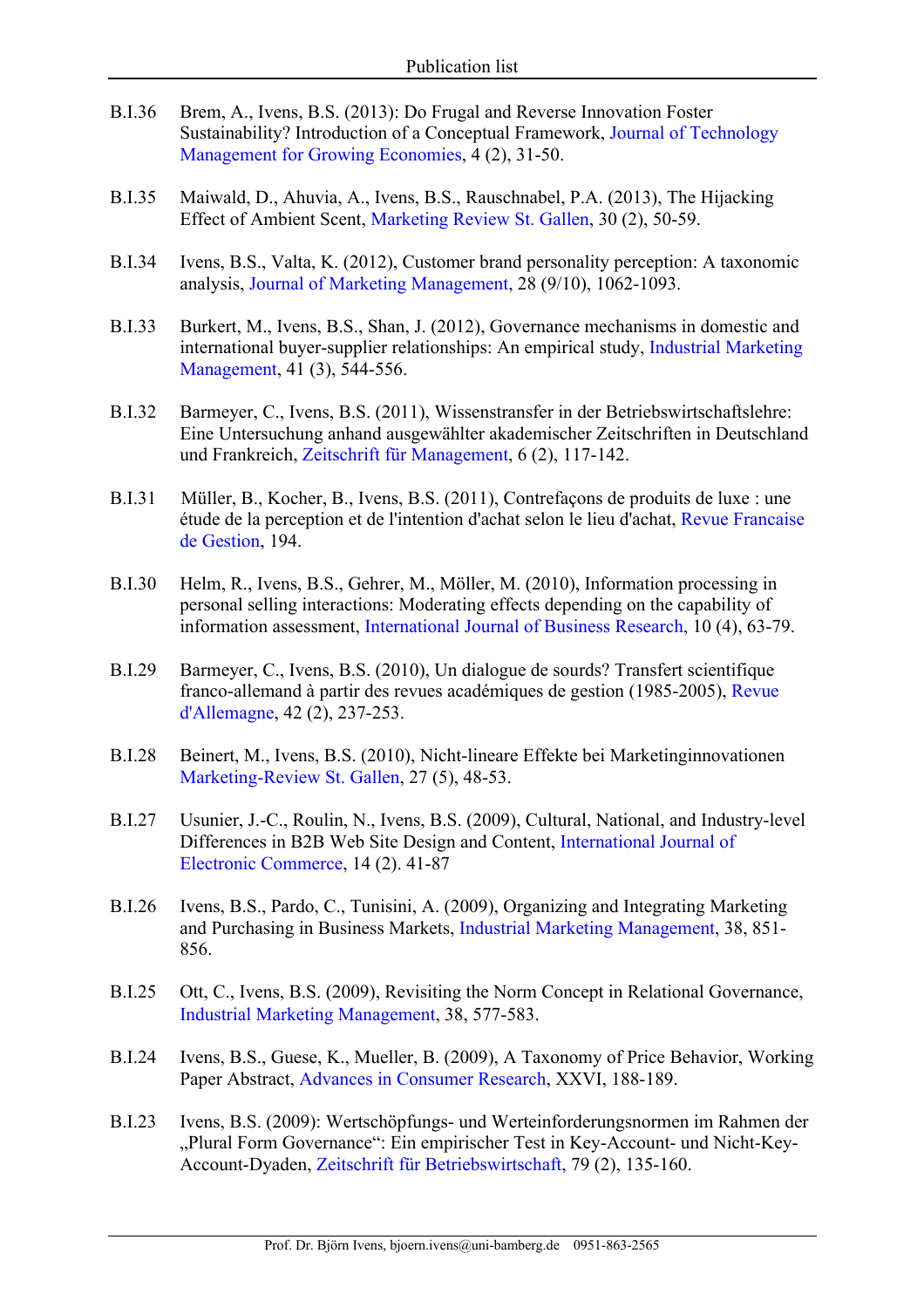- B.I.22 Ivens, B.S., Pardo, C., Salle, R., Cova, B. (2009), Relationship Keyness: The Underlying Concept for Different Forms of Key Relationship Management, Industrial Marketing Management, 38, 513-519.
- B.I.21 Ivens, B.S., Mayrhofer, U. (2009), Les déterminants de la flexibilité dans la relation client-fournisseur, Revue Française de Gestion, 192, 45-58.
- B.I.20 Ivens, B.S., Pardo, C. (2008): Key Account Management in Business Markets: An Empirical Test of Common Assumptions, Journal of Business & Industrial Marketing, 23 (5), 301-310.
- B.I.19 Blois, K.J.; Ivens, B.S. (2007): Method Issues in the Measurement of Relational Norms, Journal of Business Research, 60 (5), 556-565.
- B.I.18 Ivens, B.S., Pardo, C. (2007): Are Key Account Relationships Different? Empirical Results on Supplier Strategies and Customer Reactions, Industrial Marketing Management, 36 (4), 470-482.
- B.I.17 Kocher, B.; Mueller, B.; Chauvet, V.; Ivens, B.S. (2007): Is the Internet a New Eldorado for Counterfeits?, Advances in Consumer Research, XXXV.
- B.I.16 Ivens, B.S. (2007): Sollten Marketing und Vertrieb prozessorientiert geführt werden?, Thexis – Fachzeitschrift für Marketing, 24 (1), 22-27.
- B.I.15 Diller, H.; Ivens, B.S. (2006): Process Oriented Marketing, Marketing Journal of Research and Management, 2 (1), 47-62.
- B.I.14 Blois, K.J.; Ivens, B.S. (2006): Measuring Relational Norms: Some Methodological Issues, European Journal of Marketing, 40 (3/4), 352-365.
- B.I.13 Ivens, B.S. (2006): Norm-Based Relational Behaviors: Is There an Underlying Dimensional Structure?, Journal of Business & Industrial Marketing, 21 (2), 94-105. *Selected as Best Paper in the Journal's « Highly Commended Awards » for 2006.*
- B.I.12 Ivens, B.S. (2005): Identifying Differences in Foreign Customers' Relational Behavior: An Exploratory Study Using Multidimensional Scaling, Advances in International Marketing, 16 (10), 251-274.
- B.I.11 Ivens, B.S. (2005): Flexibility in Industrial Service Relationships: The Construct, Antecedents, and Performance Outcomes, Industrial Marketing Management, 34, 566-576.
- B.I.10 Diller, H.; Ivens, B.S. (2004): Beziehungsstile im Buiness-to-Business-Geschäft: Konzeptionelle Überlegungen und empirische Ergebnisse zur Differenzierung des Beziehungsmarketing, ZfB - Zeitschrift für Betriebswirtschaft, 74 (3), 249-271.
- B.I.9 Ivens, B.S. (2004): Drivers and Effects of Customer-Directed Communication in Business Relationships: Theoretical Foundations and an Empirical Study, DBW - Die Betriebswirtschaft, 64 (2), 195-210.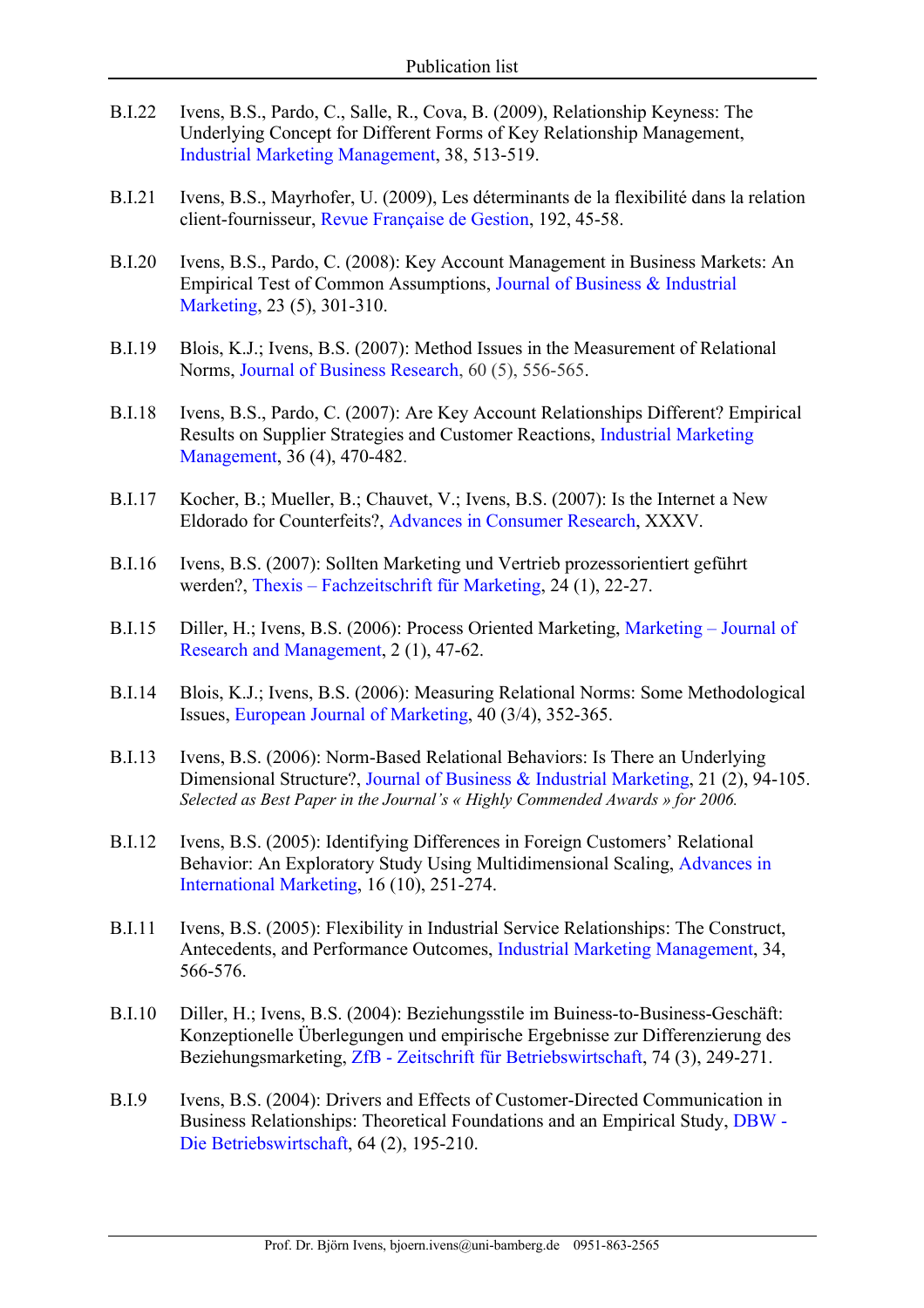- B.I.8 Ivens, B.S. (2004): Anbieterflexibilität in Dienstleistungsbeziehungen: Konstrukt Erfolgswirkungen - Determinanten, Marketing ZFP, 26 (3), 215-227.
- B.I.7 Ivens, B.S.; Blois, K. (2004): Relational Exchange Norms in Marketing: A Critical Review of Macneil's Contribution, Marketing Theory, 4 (3), 239-263.
- B.I.6 Ivens, B.S. (2004): Industrial Sellers' Relational Behavior: Relational Styles and their Impact on Relationship Quality, Journal of Relationship Marketing, 3 (4), 27-43.
- B.I.5 Ivens, B.S. (2004): How Relevant Are Different Forms of Relational Behavior? An Empirical Test Based on Macneil's Exchange Framework, Journal of Business & Industrial Marketing, 19 (5), 300-309.
- B.I.4 Ivens, B.S.; Pardo, C. (2004): Les clients comptes clés sont-ils vraiment traités différemment ? Le point de vue des clients, RAM - Recherche et Applications en Marketing, 19 (4), 3-22.
- B.I.3 Ivens, B.S. (2003): Key-Account-Management: Empirische Ergebnisse zu Kundenpriorisierung und Kundenreaktionen, Die Unternehmung - Schweizerische Zeitschrift für Betriebswirtschaft, 57 (3), 217-235.
- B.I.2 Ivens, B.S.; Mayrhofer, U. (2003): Les facteurs de réussite du marketing relationnel, Décisions Marketing, 31 (Juillet-Septembre), 39-47.
- B.I.1 Diller, H.; Ivens, B. (2000) : Passage à l'Euro et psychologie des prix. Fondements théoriques et résultats empiriques, RAM - Recherche et Applications en Marketing, Numéro spéciale 'politique de prix', 15 (3), 29-41. *Cf Desmet, P., Gaston-Breton, C. (2001): Mesure de l'effet Euro sur la demande des marques à prix bas: une réplication de l'étude de Diller et Ivens pour des produits à prix faible, RAM, 16 (4), 47-56 (replication of our study, confirms our results).*

### **B.II Reviewed Conference Proceedings Publications**

- B.II.122 Pardo, C., Wei, R., Ivens, B.S. (2020), A system of systems approach to interconnectedness: Integrating the business networks, the Internet-of-Thins, and the business ecosystems perspecvtives,  $36<sup>th</sup>$  Annual Conference of the Industrial Marketing and Purchasing Group (IMP), University of Örebro.
- B.II.121 Riedmüller, F., Ivens, B.S., Van Dyck, P. (2020), Sponsorship research over three decades: A bibliometric citation analysis, MAC MME Conference, Prague.
- B.II.120 Feste, J., Ivens, B.S., Pardo, C. (2020), Key account selection as a political process: Conceptual foundation and exploratory investigation, 3rd Industrial Marketing Management Summit, University of Pennsylvania.
- B.II.119 Pardo, C., Ivens, B.S., Pagani, M. (2020), Are products striking back? When smartness changes the business product,  $2<sup>nd</sup>$  Industrial Marketing Management Summit, Copenhagen Business School.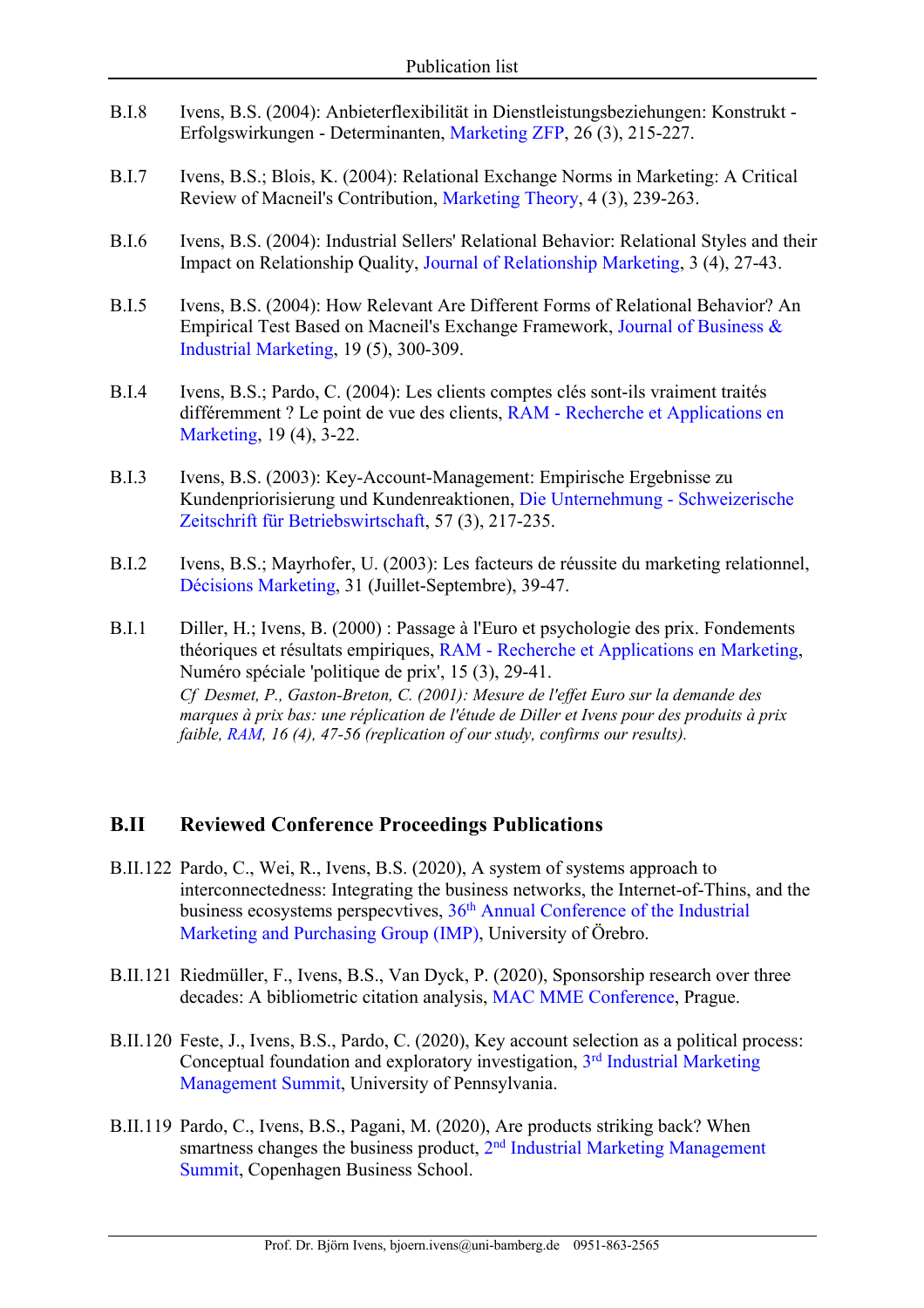- B.II.118 Schunke, M., Niersbach, B., Ivens, B.S., Pardo, C. (2019): Key Account Management and digitalization: A case study approach to possible transformations in the management of strategic customers, 9<sup>th</sup> BMM-EMAC Biennial International Conference on Business Market Management , Freie Universität Berlin.
- B.II.117 Ivens, B.S. (2018): The Current State of Key Account Management Research and Avenues for Future Research, 34th Annual Conference of the Industrial Marketing and Purchasing Group (IMP), Marseille (F), September 5th-7th, 2018, Université d'Aix-Marseille.
- B.II.116 Ivens, B.S.; Uhl, F.; Niersbach, B.; Pardo, C. (2018): Governance Structures in Business Relationships: The Role of Corporate Compliance Programs Between Relationship-Level and Higher-Level Governance Mechanisms, 34th Annual Conference of the Industrial Marketing and Purchasing Group (IMP), Marseille (F), September 5th-7th, 2018, Université d'Aix-Marseille.
- B.II.115 Benoit, S.; Forkmann, S.; Hartmann, J.; Henneberg, S.; Ivens, B.S. (2018): Trust Damage and Trust Repair in Supply Chains, Proceedings of the Academy of Management Conference, Chicago (USA), August 10th-13th 2018.
- B.II.114 Ivens, B.S.; Niersbach, B.; Pardo, C. (2018): Organizational commitment in strategic buyer-supplier relationships: Conceptual foundations, a case study, and avenues for future research, Proceedings of the Bi-Annual Academic Conference of the Institute for the Study of Business Markets (ISBM), Boston (USA), August 8th-9th 2018, MIT Sloan School of Business.
- B.II.113 Leischnig, A.; Ivens, B.S.; Thornton, S.; Pardo, C. (2018): Price assessment in business relationships: An analysis of net and configurational effects of relationship attributes, Proceedings of the 1st Industrial Marketing Management Summit, Copenhagen (DK), January 24th-26th 2018, Copenhagen Business School.
- B.II.112 Ivens, B.S.; Pardo, C.; Tournier-Ivens, S. (2018): Customer Management as Business Model Management: A Conceptualization and a Research Agenda for Business Markets, Proceedings of the 1st Industrial Marketing Management Summit, Copenhagen (DK), January 24th-26th 2018, Copenhagen Business School.
- B.II.111 Pardo, C.; Ivens, B.S.; Niersbach, B. (2018): Individual and Inter-organizational interfaces: Six oppositions and their effect on the management and performance of buyer-seller relationships, Proceedings of the 1st Industrial Marketing Management Summit, Copenhagen (DK), January 24th-26th 2018, Copenhagen Business School.
- B.II.110 Leischnig, A., Ivens, B.S., Thornton, S., Pardo, C. (2016), Price Assessment in Business Relationships: An Analysis of Net and Combinatory Effects, Global Marketing Conference - GAMMA, Hong Kong, July  $21<sup>st</sup> - 24<sup>th</sup> 2016$ .
- B.II.109 Ivens, B.S., Pardo, C., Schmidt-Vogt, A. (2016): Global account management implementation: A case study of structural dimensions, configurational dimensions, and their impact on performance, Proceedings of the 2016 Oxford Conference on Professional Service Firms, Merton College / Said Business School, Oxford, July 11th & 12th 2016.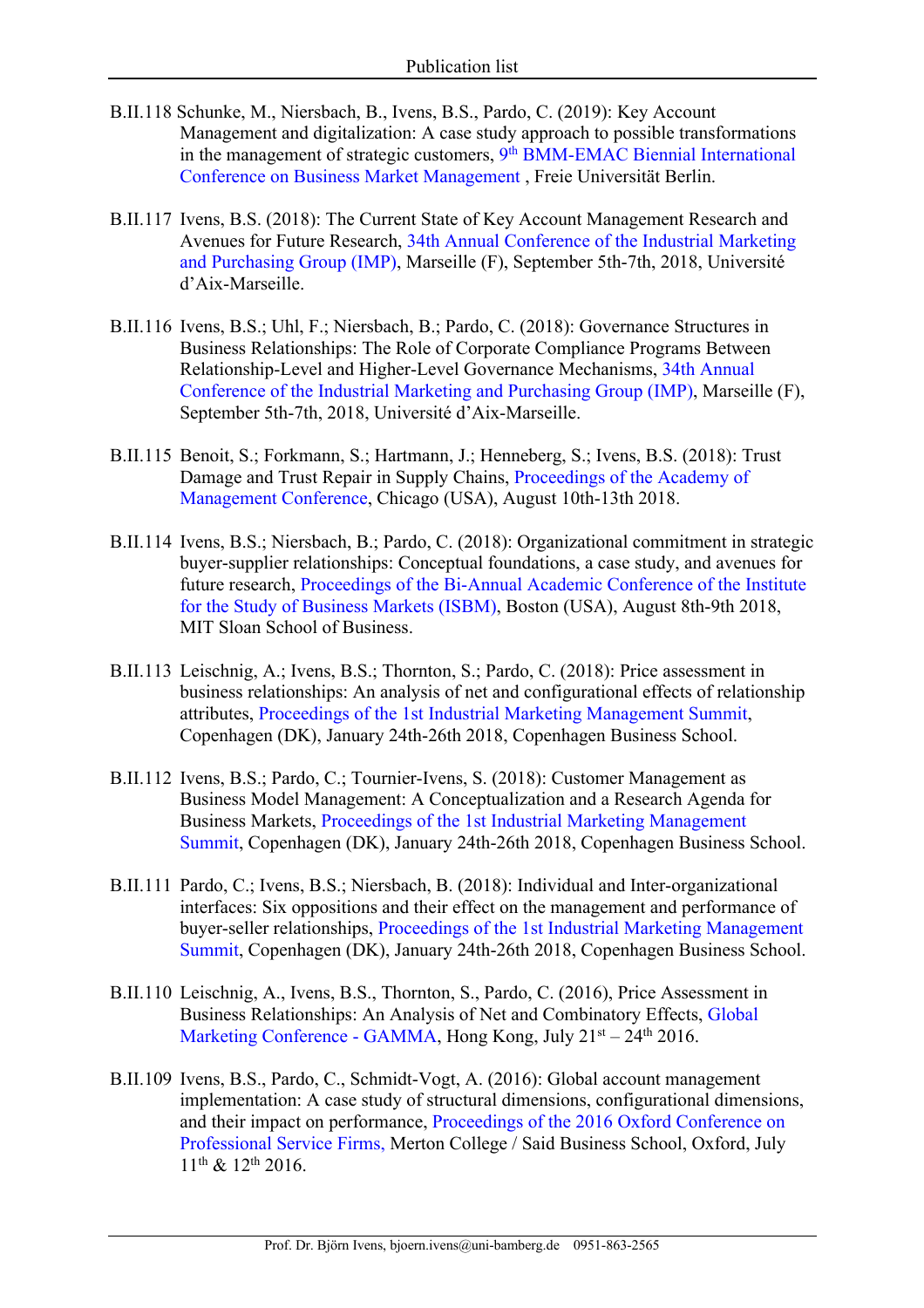- B.II.108 Rauschnabel, P.A.; Zielke, S.; Krey, N., Munta, F., Ivens, B.S. (2016): New conceptual insights into brand fit and co-branding, Proceedings of the 2016 AMA Winter Marketing Educators' Conference, Las Vegas, NV, Feb 26-28, 2016.
- B.II.107 Ivens, B.S.; Niersbach, B.; Schunke, M. (2017 Key account management: Bibliometric analysis of the literature, BMM-EMAC 8th Biennial International Conference on Business Market Management in Association with EMAC 2017, Graz, Austria, 6-8 July 2017.
- B.II.106 Ivens, B.S.; Niersbach, B.; Pardo, C. (2017): Organisational commitment in key account management / organisational interface functions, BMM-EMAC 8th Biennial International Conference on Business Market Management in Association with EMAC 2017, Graz, Austria, 6-8 July 2017.
- B.II.105 Niersbach, B.; Ivens, B.S.; Pardo, C.; Leischnig, A. (2016): Intra-organizational network interface units: An empirical study of differentiation and integration, 32nd Industrial Marketing and Purchasing (IMP) Conference, Poznań, Poland, August, 31- September 3, 2016.
- B.II.104 Ivens, B.S., Leischnig, A., El-Muhtaseb, H. (2016), Competitive Intelligence in Networks, 32nd Industrial Marketing and Purchasing (IMP) Conference, Poznań, Poland, August, 31- September 3, 2016.
- B.II.103 Hein, D.W.E.; Jodoin, J.; Rauschnabel, P.A.; Ivens, B.S. (2016), Augmented Reality Smart Glasses: Societal Benefits and Risks, Poster Presentation, Digital Enterprise Computing Conference 2016, Herman-Hollerith-Research Center, Böblingen (Germany), June  $14<sup>th</sup>$  &  $15<sup>th</sup>$  2016.
- B.II.102 Rauschnabel, P.A.; Brem, A.; Ivens, B.S. (2015): Mixing Physical and Virtual Realities: Implications of Augmented Reality Smart Glasses for the Management of Innovation, Proceedings of the 2015 AMA Summer Marketing Educators' Conference, Chicago (IL), August  $14<sup>th</sup>$  to  $16<sup>th</sup>$  2015.
- B.II.101 Ivens, B.S., Niersbach, B., Pardo, C. (2015), Managing internal network activities in Key Account Management (KAM) – a case study, 31st Annual Conference of the Industrial Marketing & Purchasing Group, Kolding, DK,  $25<sup>th</sup> - 29<sup>th</sup>$  August 2015.
- B.II.100 Ivens, B.S., Leischnig, A., Niersbach, B., Pardo, C. (2015): The Dual Network Perspective on Key Account Management, Proceedings of the 7<sup>th</sup> BMM Conference, London (UK), July 2-4, 2015.
- B.II.99 Lacoste, S., Niersbach, B., Ivens, B.S. (2015): Leading Key Account Management Teams, Proceedings of the 7<sup>th</sup> BMM Conference, London (UK), July 2-4, 2015.
- B.II.98 Hein, D., Rauschnabel, P., Hillebrandt, I., Ivens, B.S. (2015), Targeting applicants through social media marketing – evidence from employer evaluation platforms, 2015 AMA Summer Educators' Conference, Chicago, August 14-16, 2015.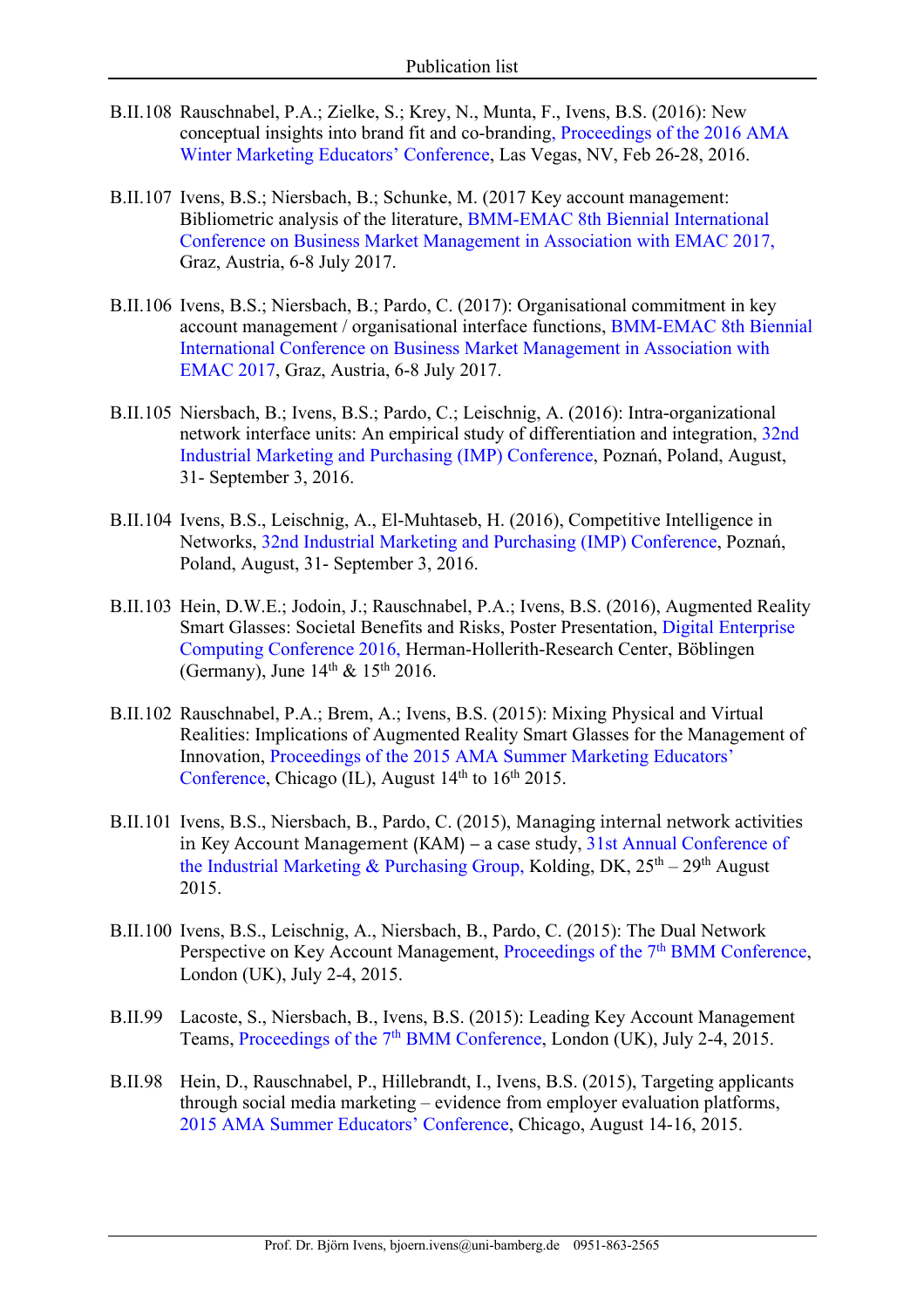- B.II.97 Leischnig, A., Pardo, C., Ivens, B.S., Henneberg, S. (2015): A configurational perspective of the marketing function, 44th European Marketing Association Conference, Leuven, Belgium, May 26-29, 2015.
- B.II.96 Hein, D., Ivens, B.S., Müller, S. (2015): Customer acceptance tests and new product success – an application of QCA in innovation research, 44th European Marketing Association Conference, Leuven, Belgium, May 26-29, 2015.
- B.II.95 Messer, U., Vander Schee, B., Rauschnabel, Ph., Ivens, B.S., Brech, F., Escher, M. (2015): The Double Edged Sword of Facebook Community Size: An Empirical Investigation on the Mechanisms of Social Media Marketing for Higher Education, Marketing Management Association Spring Conference, Chicago, March 25-27, 2015.
- B.II.94 Horn, C.F., Ivens, B., Brem, A., Bogers, M. (2015), Crowdsourcing with Prediction Markets – The effects of trading activity of a consumer crowd on prediction accuracy, 22nd Innovation & Product Management Conference, Copenhagen, June 14-16, 2015.
- B.II.93 Kammerlander, N., Rauschnabel, P.A., Ivens, B.S. (2015): Collaborative Brand Attacks in Social Media – Exploring the Antecedents, Characteristics, and Consequences of a New Form of Brand Crises, the 2015 Winter Marketing Educators Conference (AMA), Vol. 26, San Antonio, Texas, February 13-15, 2015.
- B.II.92 Niersbach, B., Ivens, B.S., Leischnig, A., Pardo, C. (2015): Internal commitment and trust: A competitive advantage for key account management teams – a case study, International Competitive Management Conference, Copenhagen, January 19- 20, 2015.
- B.II.91 Kampfer, K., Ivens, B.S., Leischnig, A. (2014), Does heavy chocolate taste better? Examining the effect of packaging haptics on gustatory evaluation, Understanding the Customer's Sensory Experience, Fox School of Business, Temple University, June  $5<sup>th</sup>$  and  $6<sup>th</sup>$  2014.
- B.II.90 Rauschnabel, P. A.; Zielke, S.; Ivens, B.S. (2014): Innovations in Retail Branding: The Benefits of Alliances with National Brands. Proceedings of the 2014 AMA Winter Marketing Educators' Conference, Orlando (FL, USA).
- B.II.89 Leischnig, A., Ivens, B.S., Henneberg, S. C., Ashnai, B. (2014). Understanding Conditions of Sales Force Frustration. In Obal, M.W., Krey, N., Bushardt, C. (eds.),Let's Get Engaged! Crossing the Threshold of Marketing's Engagement Era, Proceedings of the 2014 Academy of Marketing Science (AMS) Annual Conference, Indianapolis, May  $21<sup>st</sup> - 23<sup>rd</sup>$ , 2014.
- B.II.88 Hillebrandt, I., Ivens, B.S., Krey, N. (2014): Key Performance Indicators for Measuring Employer Brand Success, in Groza, M.D., Ragland, C.B. (eds.): Marketing Challenges in a Turbulent Business Environment, Proceedings of the 2014 Academy of Marketing Science (AMS) World Marketing Congress, Lima, Peru, August  $5<sup>th</sup> - 8<sup>th</sup>$ , 2014.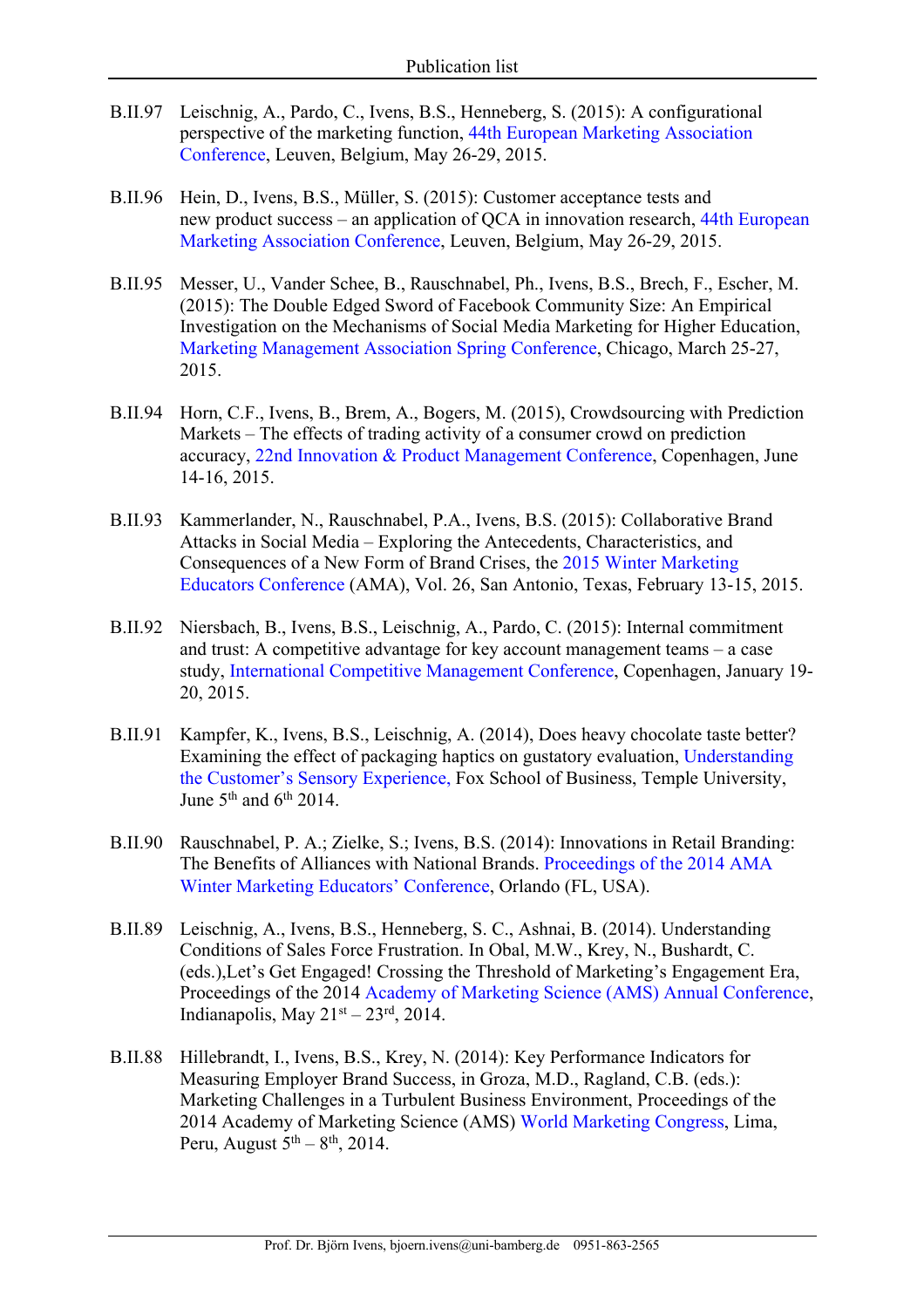- B.II.87 Böttner, S., Ivens, B.S., Hillebrandt, I. (2014): Advertising Directed at Children: An Empirical Study from Parents' Perspective on Television Advertising and Advergames, in Groza, M.D., Ragland, C.B. (eds.): Marketing Challenges in a Turbulent, Business Environment Proceedings of the 2014 Academy of Marketing Science (AMS) World Marketing Congress, Lima, Peru, August  $5<sup>th</sup> - 8<sup>th</sup>$ , 2014.
- B.II.86 Hillebrandt, I., Ivens, B.S., Rauschnabel, P.A., Krey, N. (2014): Social Media: Harming or Enhancing Your Employer Brand Attractiveness? An Empirical Investigation, in Groza, M.D., Ragland, C.B. (eds.): Marketing Challenges in a Turbulent Business Environment, Proceedings of the 2014 Academy of Marketing Science (AMS) World Marketing Congress, Lima, Peru, August  $5<sup>th</sup> - 8<sup>th</sup>$ , 2014.
- B.II.85 Ivens, B.S., Lacoste, S., Leischnig, A., Niersbach, B., Pardo, C. (2014): Internal Key Account Management, Proceedings of the ISBM academic conference, San Francisco (California), July 30-31, 2014.
- B.II.84 Leischnig, A., Ivens, B.S., Henneberg, S. (2014): Sales Force Frustration, ISBM, Proceedings of the ISBM academic Conference, San Francisco (California), July 30- 31, 2014.
- B.II.83 Horn, C.F., Brem, A., Ivens, B.S., Meier, M. (2014), Corporate Social Responsibility in Online Social Networks: An Empirical Analysis of Corporate Communication for Brands on the German Market, 2nd International Conference on Contemporary Marketing Issues, Athens, Greece, June  $18<sup>th</sup> - 20<sup>th</sup>$ , 2014.
- B.II.82 Kaiser, C., Frey, L., Ivens, B.S. (2014), Characterizing Consumer-Brand-Relationships in Social Media Pictures, 43rd European Marketing Association Conference, Valencia, Spain, June 3-6, 2014.
- B.II.81 Leischnig, A., Ivens, B.S., Henneberg, S. (2014), Examining the Conditions under which Salespeople Experience Frustration at Work, 43rd European Marketing Association Conference, Valencia, Spain, June 3-6, 2014.
- B.II.80 Rauschnabel, P. A.; Ahuvia, A.; Ivens, B. S.; Leischnig, A. (2013). Who loves Brands? Exploring the Relationships Between Personality, Interpersonal Love, and Brand Love. Proceedings of the 42nd EMAC Conference, European Marketing Academy (EMAC), Istanbul, Turkey. [8 pages].
- B.II.79 Rauschnabel, P. A., Hinsch, C., Mrkwicka, K., Ivens, B.S. (2013): Social Media Marketing and its implications for companies and marketing education. Proceedings of the 18th MMA Fall Educators' Conference, New Orleans, September 18-20.
- B.II.78 Rauschnabel, P. A., Mrkwicka, K., Hinsch, C., Ivens, B.S. (2013): Strategic Social Media Marketing: Development of a Framework. Poster Presentation. 2013 AMA Summer Marketing Educators' Conference, Boston, August 8-11.
- B.II.77 Pardo, C., Ivens, B.S. (2013), Project Management and Key Account Management, Proceedings of the 6th International Conference on Business Market Management, Bamberg, June 20-22 2013.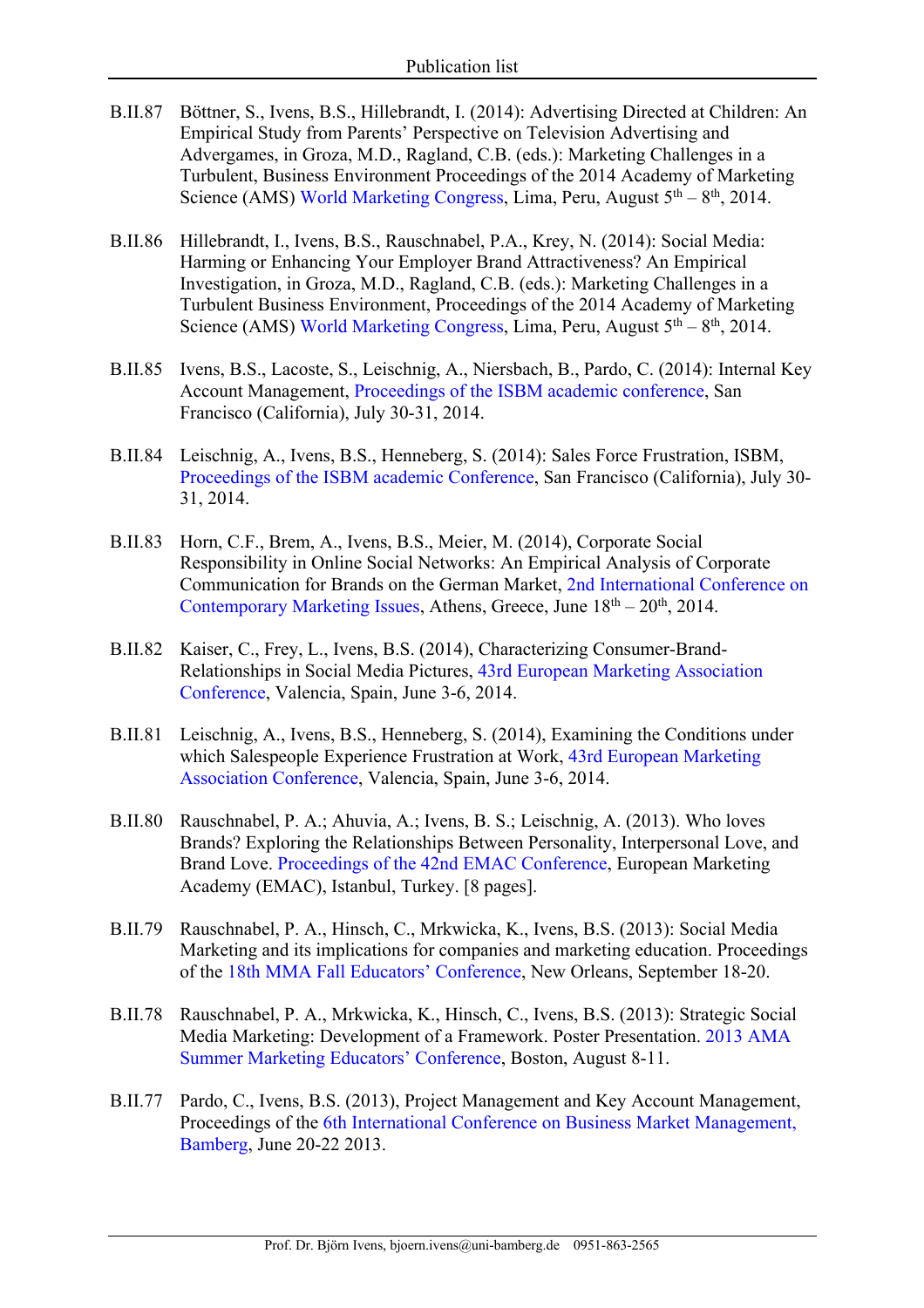- B.II.76 Ivens, B.S., Rauschnabel (2013), Industrial Social Media Marketing, Proceedings of the 6th International Conference on Business Market Management, Bamberg, June 20-22 2013.
- B.II.75 Hillebrandt, Isabelle and Bjoern S. Ivens (2013), "Measuring Employer Brands: An Examination of the Factor Structure Reliability and Validity," Proceedings of the 2013 Winter Marketing Educators Conference (AMA), Vol. 24, Las Vegas, Nevada, USA, 15.-17.02.2013.
- B.II.74 Hillebrandt, Isabelle and Bjoern S. Ivens (2013), "Attracting and Retaining Talents through Employer Branding: The Development of an Employer Value Proposition Model," the 2013 Winter Marketing Educators Conference (AMA), Vol. 24, Las Vegas, Nevada, USA, 15.-17.02.2013.
- B.II.73 Horn, C.; Ivens, B.S.; Brem, A. (2013): "Prediction Markets for Business Forecasting – Results from Laboratory-Studies and a Case Study in a Multinational Company." 33rd International Symposium on Forecasting, Seoul, Korea, 2013.
- B.II.72 Horn, C.; Liebetrau, K.; Biggeleben, T.; Ivens, B.S. (2013): "The Influence of Participation in Prediction Markets on Price Sensitivity - an Experimental Study on Sporting Goods." 42nd European Marketing Association Conference Proceedings, Istanbul, Turkey, 2013.
- B.II.71 Pardo, C., Ivens, B.S., Wilson, K. (2012), "KAM and the internal alignment challenge. How aligned are we? How more aligned can we be?", 28th Annual Conference of the Industrial Marketing & Purchasing Group, Rome, 13.-15.9.2012.
- B.II.70 Niersbach, B., Ivens, B.S., Pardo, C., Rauschnabel, P. (2012), "Compensating Key Account Managers: Conceptual foundations and results from a quantitative empirical study", 28th Annual Conference of the Industrial Marketing & Purchasing Group, Rome, 13.-15.9.2012.
- B.II.69 Hillebrandt, Isabelle and Bjoern S. Ivens (2012), "Measuring Employer Brands: An Examination of the Factor Structure Reliability and Validity," Proceedings of the 12th International HRM Conference, Gurgaon, India, 10.-13.12.2012.
- B.II.68 Hillebrandt, Isabelle and Bjoern S. Ivens (2012), "Attracting and Retaining Talents through Employer Branding: The Development of an Employer Value Proposition Model," Proceedings of the 12th International HRM Conference, Gurgaon, India, 10.-13.12.2012.
- B.II.67 Böttner, S.; Ivens, B.S.; Horn, C.; Hillebrandt, I. (2012): "Children's Brand Awareness: An Empirical Study of Children's and Parents' Perceptions." 41st European Marketing Association Conference, Lisbon, Portugal, 2012.
- B.II.66 Goeddertz, S.; Ivens, B.S.; Rauschnabel, P.A. (2012): Gender-Orientated Employer Branding: Does Message Design of Gender Issues in Job Ads Affect Employer Attractiveness?, 41st European Marketing Association Conference, Lisbon, 2012.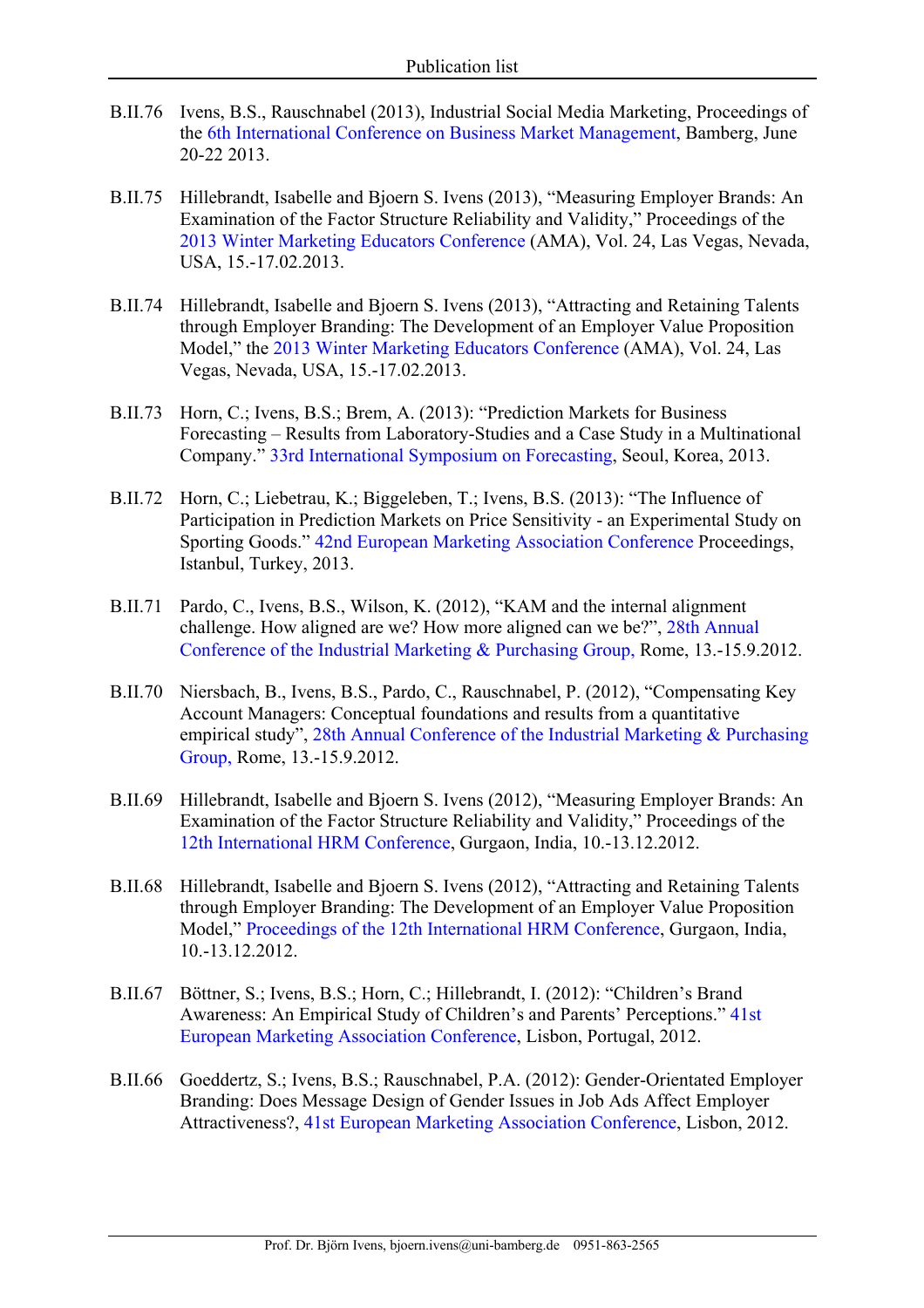- B.II.65 Hillebrandt, I.; Boettner, S.; Ivens, B.S. (2012): What is it that matters? A managerial perspective on employer value propositions, 41st European Marketing Association Conference, Lisbon, Portugal, 2012.
- B.II.64 Ivens, B.S.; Rauschnabel, P.A.; Herz, M. (2012): Religion and Brand Spillover: A Co-Branding Perspective on the Effect of Religious Logos on Attitude Towards the Brand, 41st European Marketing Association Conference, Lisbon, Portugal, 2012.
- B.II.63 Nekic, L.; Hillebrandt, I.; Ivens, B.S. (2012): The Importance of Industry- and Company-Specific Attractiveness for Employer Brand Image, 41st European Marketing Association Conference, Lisbon, Portugal, 2012.
- B.II.62 Rauschnabel, P.A.; Ivens, B.S.; Mau, G. (2012): Social Media Marketing: An Exploratory Study on how Personality Traits Affect Brand Related Behavior, 41st European Marketing Association Conference, Lisbon, Portugal, 2012.
- B.II.61 Scholz, S.; Illich, Y.; Ivens, B.S.; Steul-Fischer, M. (2012): Influence of Future Time Perspective on Involvement, 41st European Marketing Association Conference, Lisbon, Portugal, 2012.
- B.II.60 Ivens, B.S., Pardo, C. (2012), What Falls Into The Realm of Marketing? A Study of the Activities Defined as Being Part of Marketing in B2B Firms, Proceedings of the ISBM academic conference, Chicago (Illinois), August 15-16, 2012.
- B.II.59 Burkert, M., Ivens, B.S., Schradi, P. (2012), Exploring the Organizational Backbone of Pricing and Their Outcomes: A Configurational Perspective, Proceedings of the ISBM academic conference, Chicago (Illinois), August 15-16, 2012.
- B.II.58 Rauschnabel, P., Ivens, B.S., Mau, G. (2012), Do Personality Traits Influence Brand Related Activities in Social Networks? An Empirical Study, Proceedings of the American Marketing Association Summer Educators' Conference, Chicago (Illinois), August 17-21, 2012. *Best Paper Award, Brand Management Track*
- B.II.57 Hillebrandt, I., Ivens, B. S. (2012), "How to measure Employer Brands? The Development of a Comprehensive Measurement Scale", Proceedings of the American Marketing Association Summer Educators' Conference, St. Petersburg (Florida), February 17-19, 2012.
- B.II.56 Hillebrandt, I., Rauschnabel, P. A., Ivens, B.S. (2011), "Are you saying what I want to hear? A Consistency Test between what Potential Employees want and what Companies offer", Proceedings of the American Marketing Association Winter Educators' Conference, St. Petersburg (Florida), February 17-19, 2012.
- B.II.55 Scholz, S., Hillebrandt, I., Ivens, B.S. (2011), "Does Personality Influence Price Perception? An Empirical Study". Proceedings of the American Marketing Association Winter Educators' Conference, St. Petersburg (Florida), February 17- 19, 2012.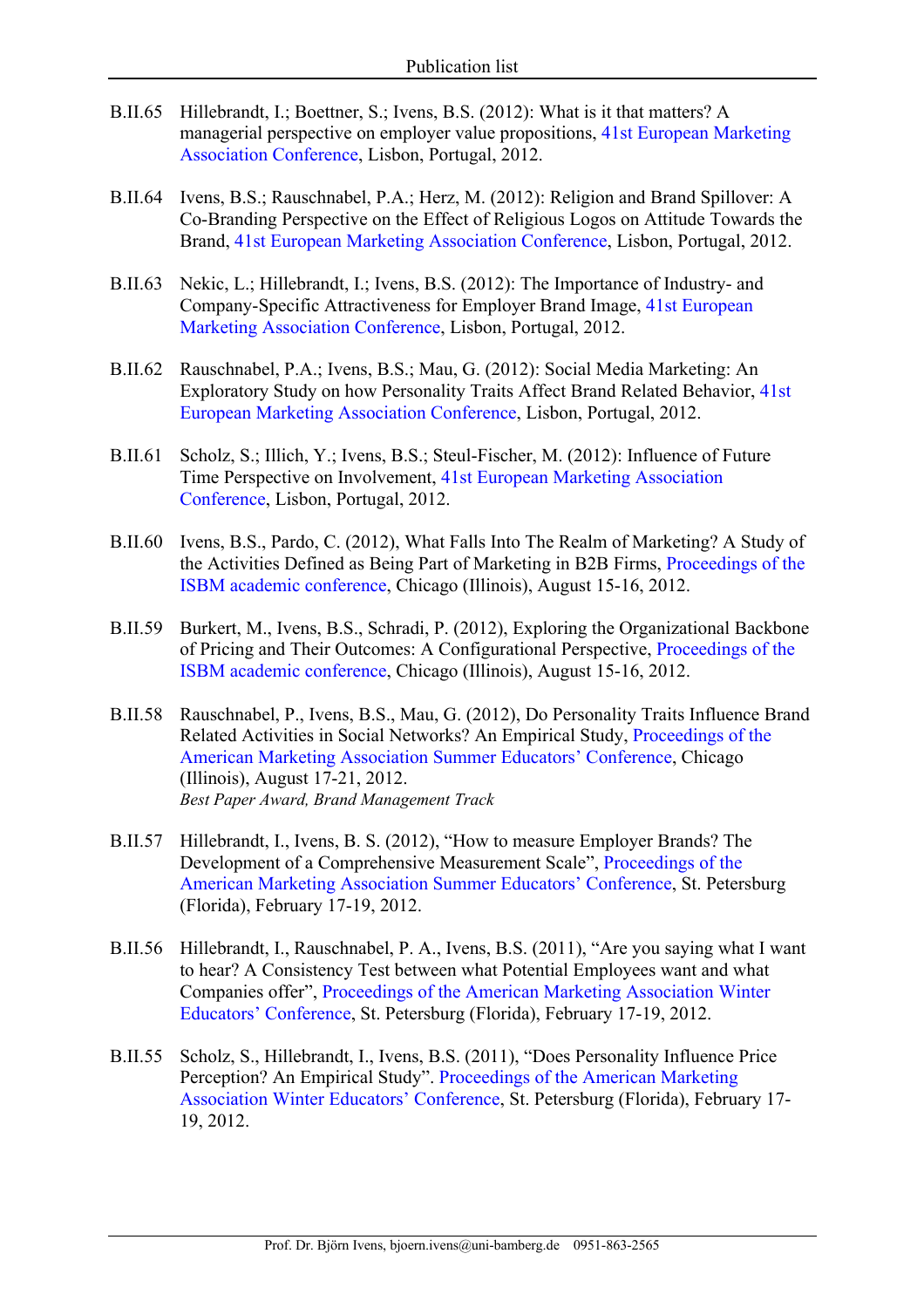- B.II.54 Rauschnabel, P., Praxmarer, S. , Ivens, B. S. (2011). Effects of Design Features on Liking of Brand Postings on Facebook, in: Proceedings of the 10th International Conference on Research in Advertising (ICORIA), Berlin, Germany.
- B.II.53 Ivens, Björn Sven, Niersbach, Barbara, Pardo, Catherine (2011), "Internal aspects of Key Account Management - A resource based theoretical framework and some experts' insight", 5th Conference on Business Market Management, Tampere, Finland, May 18-20 2011.
- B.II.52 Ivens, Björn Sven, Müller, Verena (2011), "Performance effects of different skill types among key account managers: An empirical study", 5th Conference on Business Market Management, Tampere, Finland, May 18-20 2011.
- B.II.51 Hillebrandt, Isabelle, Scholz, Stefanie, Ivens, Björn Sven (2011), "Personality and Consumer Price Perceptions: An Exploratory Study",  $40<sup>th</sup> EMAC - European$ Marketing Academy Conference, Ljubljana, Slovenia, May 24-27 Mai 2011.
- B.II.50 Ivens, Björn Sven, Pardo, Catherine (2010), "Ethical business-to-business exchange: A revised perspective", 26th Annual Conference of the Industrial Marketing & Purchasing Group, Budapest, 1.-3. September 2010.
- B.II.49 Güse, Katharina, Ivens, Björn Sven, Müller, Brigitte, Krings, Franciska (2010), "An empirical comparison of the stereotype content model and the Aaker scale of brand personality in purchasing processes", American Marketing Association – Summer Educators' Conference, Boston, 11.-13. August 2010.
- B.II.48 Ivens, Björn Sven, Güse, Katharina, Pardo, Catherine (2010), "Governance mechanisms and price level: An empirical study in vertical business-to-business relationships," ISBM Academic Workshop, August 11<sup>th</sup>-12<sup>th</sup> 2010, Harvard Business School, Cambridge MA:
- B.II.47 Ivens, Björn Sven, Pardo, Catherine (2010), "The ethicality of business relationships: The necessity for a revised perspective drawing on the network approach," ISBM Academic Workshop, August  $11<sup>th</sup>$ -12<sup>th</sup> 2010, Harvard Business School, Cambridge MA:
- B.II.46 Ivens, Björn Sven, Pardo, Catherine (2010), "Are service marketing and the marketing of products different? An empirical study from a governance perspective", 8th International Services Management Conference, Lalonde-les-Maures, 25-28 May 2010.
- B.II.45 Ivens, Björn Sven, Pardo, Catherine (2009), "Governance Mechanisms and Price Level: An Empirical Study in Vertical Business-to-Business Relationships", Proceedings of the 25th Annual Conference of the Industrial Marketing & Purchasing Group, Marseille, September 4rth – 7th 2009 (CD-ROM)
- B.II.44 Ivens; Björn Sven, Müller, Steffen O. (2009), "The impact of supplier satisfaction on relationship growth: An empirical study", 18th IPSERA conference, Wiesbaden, April  $5^{th} - 8^{th}$ .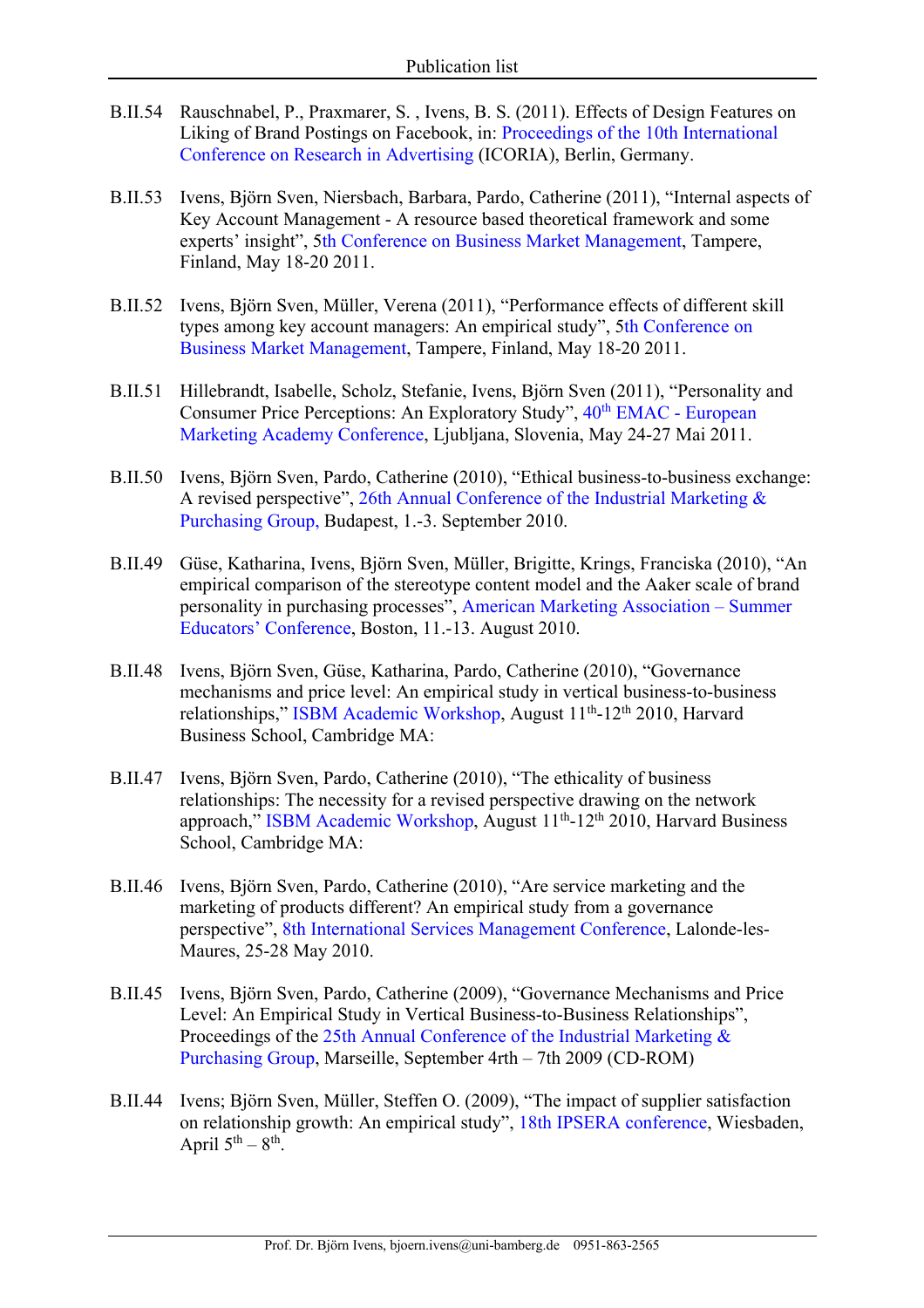- B.II.43 Ivens, Björn Sven, Pardo, Catherine (2009), "Professional buyers' willingness-topay: Does relational governance have an impact?", 18th IPSERA conference, Wiesbaden, April  $5<sup>th</sup> - 8<sup>th</sup>$ .
- B.II.42 Ivens, Björn Sven, Müller, Brigitte, Güse, Katharina (2008), "Types of Price Behavior and Their Influence on the Purchase of Discount Product Lines: An Empirical Study in FMCG Retailing", North American Association of Consumer Research Conference, San Francisco, October 21st – 24th.
- B.II.41 Pardo, Catherine, Ivens, Björn Sven (2008), "Trends in the evolution of industrial marketing organization", Proceedings of the 24th Annual Conference of the Industrial Marketing & Purchasing Group, Uppsala, September 3rd – 6th 2008 (CD-ROM).
- B.II.39 Ivens, Björn Sven, Shan, Jialu (2008), "Governance structures in international buyer-supplier relationships: An empirical test (mit Jialu Shan), Proceedings of the 24th Annual Conference of the Industrial Marketing & Purchasing Group, Uppsala, September 3rd – 6th 2008 (CD-ROM).
- B.II.38 Ivens, Björn Sven, Ott, Christoph (2008), "The norm concept revisited: An analysis of definitions and typologies", Proceedings of the 24th Annual Conference of the Industrial Marketing & Purchasing Group, Uppsala, September 3rd – 6th 2008 (CD-ROM).
- B.II.37 Ivens, Björn Sven, Güse, Katharina (2008), The homogeneity of brand personality perceptions, 37th EMAC - European Marketing Academy Conference, Brighton, 27- 30 Mai 2008.
- B.II.36 Ivens, Björn Sven, Pardo, Catherine (2008), Determinants of industrial buyers' willingness-to-pay, 37<sup>th</sup> EMAC - European Marketing Academy Conference, Brighton, 27-30 Mai 2008.
- B.II.35 Müller, Brigitte, Kocher, Bruno, Ivens, Björn Sven (2008), Purchasing counterfeits: the role of distribution channel,  $37<sup>th</sup> EMAC$  - European Marketing Academy Conference, Brighton, 27-30 Mai 2008.
- B.II.34 Ivens, Björn Sven, Pardo, Catherine (2008), "Industrial Marketing Organisation: Empirical Evidence From the French Market", 3rd Conference on Business Market Management, Universität St. Gallen, 13.-14. März 2008.
- B.II.33 Müller, Brigitte, Kocher, Bruno et Ivens, Bjoern Sven (2007), "Internet: La face cachée des produits de luxe", Actes des 12èmes Journées de Recherche en Marketing de Bourgogne, Université de Dijon, 8-9 Novembre 2007.
- B.II.32 Güse, Katharina, Ivens, Bjoern Sven (2007), "Une taxonomie des personnalités de marque", Actes des 12èmes Journées de Recherche en Marketing de Bourgogne, Université de Dijon, 8-9 Novembre 2007.
- B.II.31 Barmeyer, Christoph, Ivens, Bjoern Sven (2007), "Transfert des Connaissances dans la Gestion et la GRH: Résultats et Interprétations à partir des Revues Académiques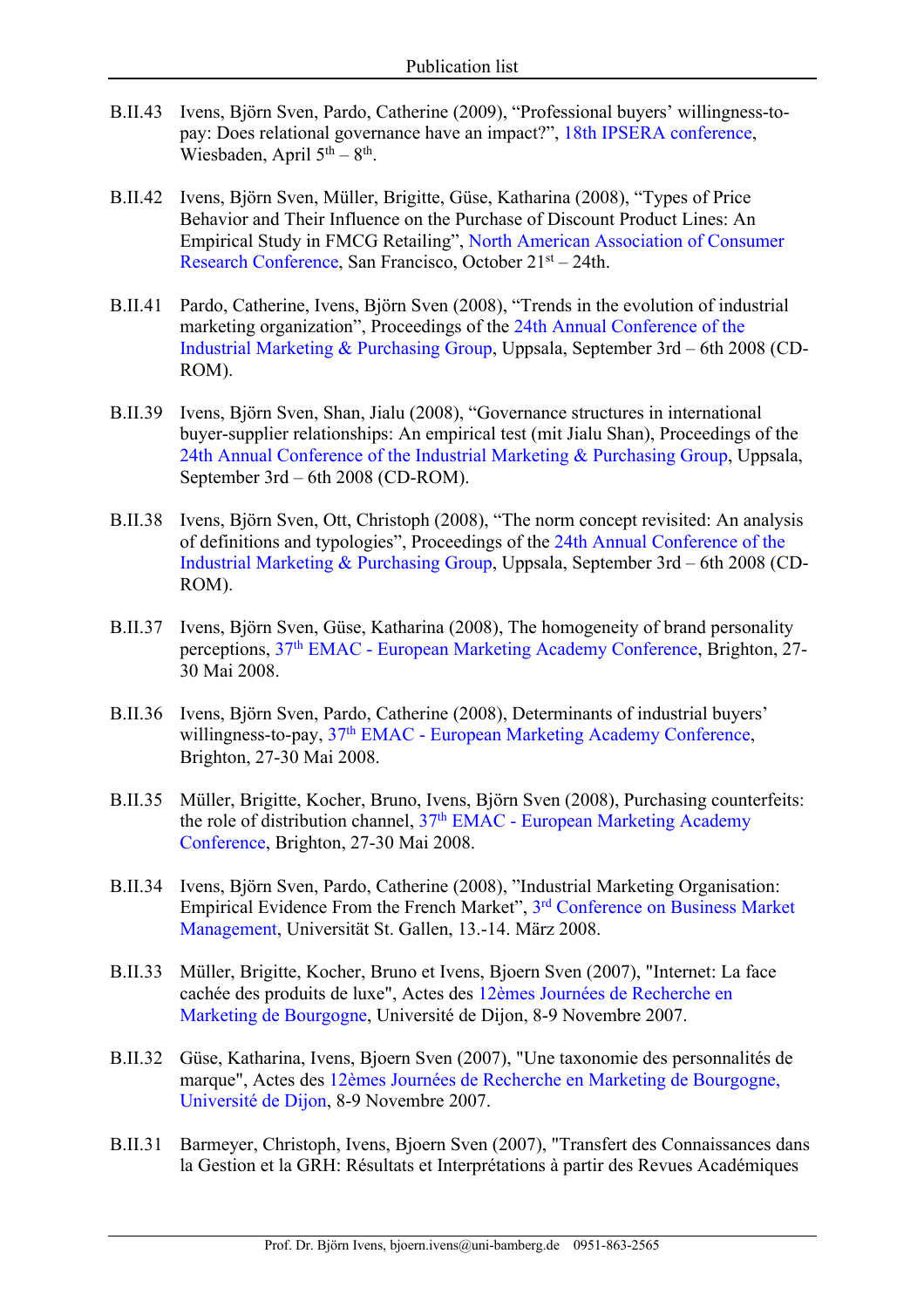en Allemagne et en France", Actes de la Conférence AGRH, Université de Fribourg, 19-21 septembre 2007.

- B.II.30 Salle, Robert, Cova, Bernard, Ivens, Bjoern Sven and Pardo, Catherine (2007), "Integrated Solutions in the IT Industry: The Role of Alliance Managers", Proceedings of the 23rd Annual Conference of the Industrial Marketing & Purchasing Group, Manchester, August 29th - September 1st 2007 (CD-ROM).
- B.II.29 Van der Vijver, Mark and Ivens, Bjoern Sven (2007), "An Empirical Analysis of Multiple Respondents' Perceptual Gaps in Dyadic Research on Buyer-Supplier Relationships", Proceedings of the 23rd Annual Conference of the Industrial Marketing & Purchasing Group, Manchester, August 29th - September 1st 2007 (CD-ROM).
- B.II.28 Ivens, Bjoern Sven, Pardo, Catherine, and Tunisini, Annalisa (2007), "Industrial Marketing Organisation and the IMP Approach: A Comparative Analysis", Proceedings of the 23rd Annual Conference of the Industrial Marketing & Purchasing Group, Manchester, August 29th - September 1st 2007 (CD-ROM).
- B.II.27 Ivens, Bjoern Sven, Pardo, Catherine (2007), "Do Service Exchanges and Product Exchanges Require Specific Marketing Approaches? A Governance Perspective", Proceedings of the 36th EMAC Conference, Iceland, May 22-25, 2007.
- B.II.26 Birk, Matthias, Ivens, Bjoern Sven, Paulssen, Marcel (2007), "Examining the Role of Norms in Consumer-Brand Relationships: The Applicability of Macneil's Relational Exchange Theory", Proceedings of the 36th EMAC Conference, Iceland, May 22-25, 2007.
- B.II.25 Ivens, B.S.; Pardo, C. (2007): Toutes les façons de "gouverner" une relation interorganisationnelle sont-elles aussi satisfaisantes pour le client ?, Actes des 1ères journées de recherche sur la satisfaction et la fidélité, Association Française du Marketing / Grenoble Ecole de Management, Grenoble, 18 et 19 janvier 2006.
- B.II.24 Pardo, C.; Ivens, B.S. (2006): Industrial Marketing Organization: Dimensions of the Problem, State-of-the-Art, and Directions for Future Research, Proceedings of the 22nd Annual IMP Conference, 7th – 9th September 2006, Milan (I), www.impgroup.org.
- B.II.23 Ivens, B.S.; Pardo, C. (2006): Are Services Marketing and Marketing of Products Different? A Governance Approach, Proceedings of the 22nd Annual IMP Conference, 7th – 9th September 2006, Milan (I), www.impgroup.org.
- B.II.22 Ivens, B.S.; Dahlke, B. (2006): The Analysis and Planning of Business Interactions: Do We Need a Structured Approach?, Proceedings of the 22nd Annual IMP Conference, 7th – 9th September 2006, Milan (I), www.impgroup.org.
- B.II.21 Eggert, A.; Ivens, B.S.; Ulage, W. (2006): Value Creation and Value Claiming in Business Relationships: The Role of Specific Investments, Proceedings of the 2nd ISBM - Bi Annual Academic Conference, Chicago, North Western University, August  $3^{\text{rd}} - 4^{\text{th}}$  2006.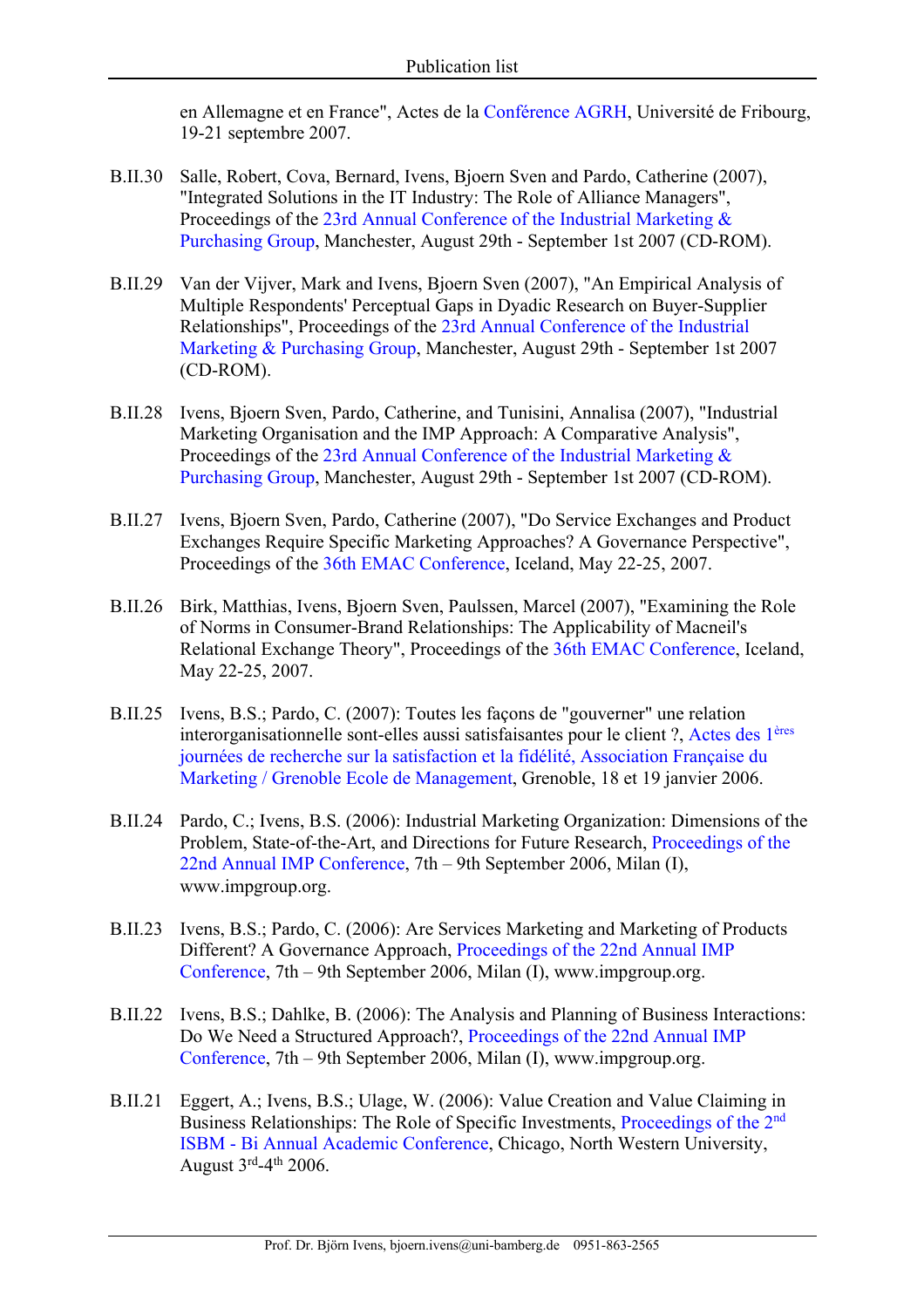- B.II.20 Ivens, B.S.; Pardo, C. (2006): Governance Types in Business Exchanges and Their Impact on Satisfaction and Commitment, Proceedings of the 35<sup>th</sup> EMAC Conference, Athens, Athens University of Economics and Business, May 23rd-26th, 2006.
- B.II.19 Ivens, B.S. (2006): Drivers and Performance Effects of Marketing Process Orientation, Proceedings of the 1st Conference on Business Market Management, Berlin, ESMT, March  $12<sup>th</sup> - 14<sup>th</sup>$ , 2006.
- B.II.18 Ivens, B.S. (2005): The Impact of Process Orientation on Marketing Effectiveness and Efficiency, Proceedings of the 2nd Symposium on the Entrepreneurship – Innovation – Marketing Interface, Karlsruhe (D), October  $6<sup>th</sup> - 7<sup>th</sup>$ , 2005
- B.II.17 Blois, K.J.; Ivens, B.S. (2005): Measuring Relational Norms: Some Methodological Issues., Proceedings of the 21st Annual IMP Conference, 1st - 3rd September 2005, Rotterdam (NL), www.impgroup.org.
- B.II.16 Ivens, B.S.; Pardo, C. (2005): The Impact of Governance Mechanisms on Relationship Quality: Effects in Key Account and Non Key Account Dyads. Proceedings of the 21st Annual IMP Conference, 1st - 3rd September 2005, Rotterdam (NL), www.impgroup.org.
- B.II.15 Ivens, B.S.; Pardo, C. (2005): When a Relationship is "Transactionalized": The Introduction of Reverse Auctions in a Key Account Relationship. Proceedings of the 21st Annual IMP Conference, 1st - 3rd September 2005, Rotterdam (NL), www.impgroup.org.
- B.II.14 Ivens, B.S.; Eggert, A.; Ulaga, W. (2005): Value-Creating and Value-Claiming Norms: An Empirical Test of Their Impact on Customer Commitment, Proceedings of the American Marketing Association's 2005 Summer Educators' Conference, San Francisco, August 2005.
- B.II.13 Ivens, B.S.; Pardo, C. (2004): Key Account Management Programs: Do they Really Generate Superior Relationship Quality, Proceedings of "New Priorities and Challenges for Business-to-Business Marketers", Harvard Business School, Cambridge, MA.
- B.II.12 Ivens, B.S.; Pardo, C. (2004): Key Account Management in Business Markets: An Empirical Test of 'Theoretical Wisdom' and 'Common Wisdom', Proceedings of the 20th Annual IMP Conference, 3rd - 5th September 2004, Copenhagen (DK), www.impgroup.org.
- B.II.11 Blois, K.J.; Ivens, B.S. (2004): Measuring relational norms a methodological dilemma?, Proceedings of the 20th Annual IMP Conference, 3rd - 5th September 2004, Copenhagen (DK), www.impgroup.org.
- B.II.10 Ivens, B.S. (2004): Relational Behaviors in Service Interactions: An Empirical Test of their Relevance Based on Macneil's Exchange Framework, Proceedings of the 8th International Research Seminar in Service Management, IAE Aix-en-Provence, S. Llosa, V. Mathieu, C. Orsingher (eds.).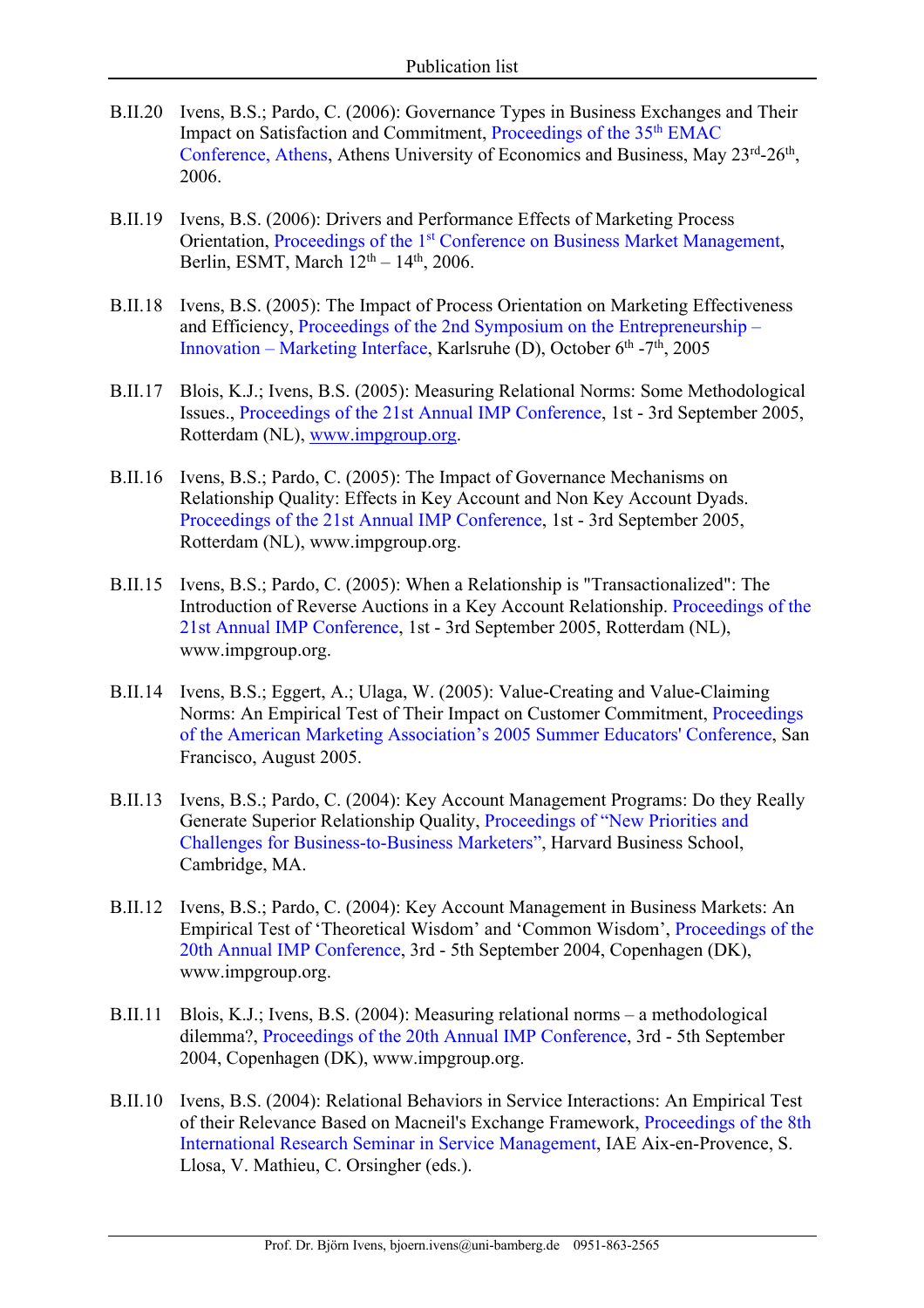- B.II.9 Ivens, B.S. (2004): Drivers and Effects of Customer-Directed Communication in Business Relationships: Theoretical Foundations and an Empirical Study, Proceedings of the 1st French Research Day in Communication, 26th March 2004, Nancy (F), CD-ROM.
- B.II.8 Ivens, B.S.; Pardo, C. (2003): Are Key Account Relationships Different? Empirical Results on Supplier Strategies and Customer Reactions, Proceedings of the 19th Annual IMP Conference, 4th - 6th September 2003, Univ. Lugano (CH), www.impgroup.org.
- B.II.7 Ivens, B.S. (2003): Norm-Based Relational Behaviors: Is There an Underlying Dimensionality Structure?, Proceedings of the 7th Research Conference on Relationship Marketing and Customer Relationship Management, AMA Special interest group relationship marketing / FU Berlin, 22nd - 25th June 2003, Berlin.
- B.II.6 Walser-Luchesi, A.; Ivens, B.S.; Brambach, G. (2003): La constitution des prix en EUROS: une analyse comparative franco-allemande, Actes de la journée de recherche "Prix, consommation et cultures", 16 Janvier 2003, CERMAT / IAE de Tours.
- B.II.5 Ivens, B.S. (2002): Governance Norms in Relational Exchange: What We Do Know and What We Do Not Know, Proceedings of the 18th annual IMP conference, 5th - 7th September 2002, Dijon (France), CD-ROM und www.impgroup.org.
- B.II.4 Ivens, B.S. (2002): Industrial Sellers' Relational Behavior: Relational Styles and their Impact on Relationship Quality, Proceedings of the 10th ICRM conference, 29th september - 2nd october 2002, Kaiserslautern.
- B.II.3 Ivens, B.S.; Donath, H. (2001) : An Assessment of the Perception of International Long-Term Business Relationships Using Multidimensional Scaling, Proceedings of the 10th Biennial World Marketing Congress, Academy of Marketing Science / Cardiff University, 28. Juni - 1. Juli 2001, Cardiff.
- B.II.2 Ivens, B.S. (2000): The Role of Contracts in the Relationship Marketing Mix, Proceedings of the Fifth Research Conference on Relationship Marketing, Emory University, Atlanta.
- B.II.1 Ivens, B.S. (1999): Structural Levels in Sino-German Business Relationships, Proceedings of the 9th World Congress, Academy of Marketing Science, Malta, Juin 23rd-26th 1999.

#### **B.III Articles in non-peer reviewed journals**

- B.III.15 Ivens, B.S. (2015), Wertschöpfung in Netzwerken optimieren, Sales Management Review.
- B.III.14 Brambach, G.; Ivens, B.S.; Walser-Luchesi, A. (2005): Führt die gemeinsame Währung Euro zu einer Konvergenz der Einzelhandelspreise in Europa?, Jahrbuch der Absatz- und Verbrauchsforschung , 51 (1), 71-93.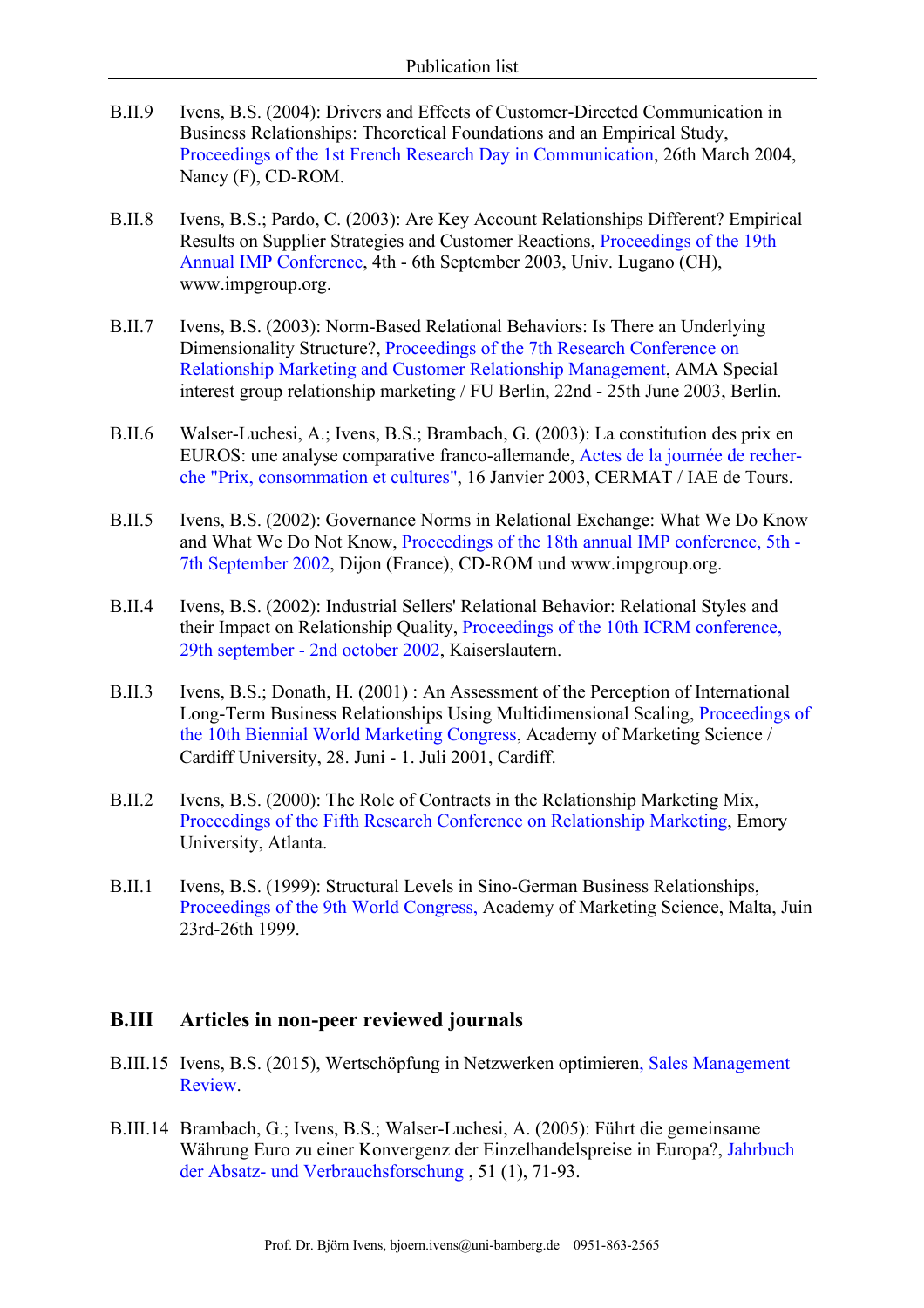- B.III.13 Barmeyer, C.; Ivens, B.S. (2004): Deutsch-französischer Wissenschaftstransfer in der Betriebswirtschaftslehre: Eine explorative Untersuchung für das Fach Marketing, Dokumente - Zeitschrift für den deutsch-französischen Dialog , 2 (Avril), 24-29.
- B.III.12 Ivens, B.S. (2003): Ein Rückblick auf den wirtschaftswissenschaftlichen Pionier Wilhelm Vershofen zu seinem 125. Geburtstag, Jahrbuch der Absatz- und Verbrauchsforschung , 49 (4), 336-360.
- B.III.11 Ivens, B.S. (2003): Prozessorientiertes Benchmarking im Key-Account-Management: Das Konzept und beispielhafte Ergebnisse einer empirischen Anwendung, Der Markt - Zeitschrift für Absatzwirtschaft und Marketing , 42 (165), 67-79.
- B.III.10 Ivens, B.S. (2003): Charakteristika und Folgen alternativer Beziehungstile im BtB-Geschäft, Diller, H. (Eds.): Beziehungsmarketing und CRM erfolgreich realisieren , Nürnberg : GIM-Verlag, 81-90.
- B.III.9 Ivens, B.S. (2003): Kulturelle Distanz in internationalen Kundenbeziehungen, in: Proceedings of the 2nd Conference on Language Proficiency and International Business , 19.-21. Mai 2003, Düsseldorf.
- B.III.8 Ivens, B.S. (2003): Deutsch-französische Geschäftsbeziehungen: Zur Relativierung des Problemdrucks, Dokumente - Zeitschrift für den deutsch-französischen Dialog , 4 (August), 67-74.
- B.III.7 Ivens, B.S. (2003): Prozessorientiertes Benchmarking im Key-Account-Management: Das Konzept und beispielhafte Ergebnisse einer empirischen Anwendung, Erfolgreiches Key-Account-Management , Nürnberg : GIM-Verlag, 109-126.
- B.III.6 Ivens, B.S. (2002): Marktforschungsbeziehungen: Ergebnisse einer empirischen Studie zur Wirkung der Geschäftspolitik von Marktforschungsinstituten auf Kundenzufriedenheit, -vertrauen und -commitment, Jahrbuch der Absatz- und Verbrauchsforschung , 48 (3), 257-276.
- B.III.5 Ivens, B.S. (2002): Nachhaltige Erfolge erzielen durch konsequentes Relationship Marketing, in : THEXIS - Fachzeitschrift für Marketing , 19 (2), 13-17.
- B.III.4 Ivens, B.S. (2001): Identifying Differences in Foreign Customers' Relational Behavior: An Exploratory Study Using Multidimensional Scaling, Administracao em Dialogo , N°3, 71-98.
- B.III.3 Ivens, B.S. (2000): Preisrisiken im Marketing, Jahrbuch der Absatz- und Verbrauchsforschung , 46 (3), 315-328.
- B.III.2 Donath, H.; Ivens, B.S. (2000): Interkulturelle Geschäftsbeziehungen: komplexe Herausforderungen im Auslandsvertrieb, Organisationsentwicklung , 4 / 2000, 70- 75.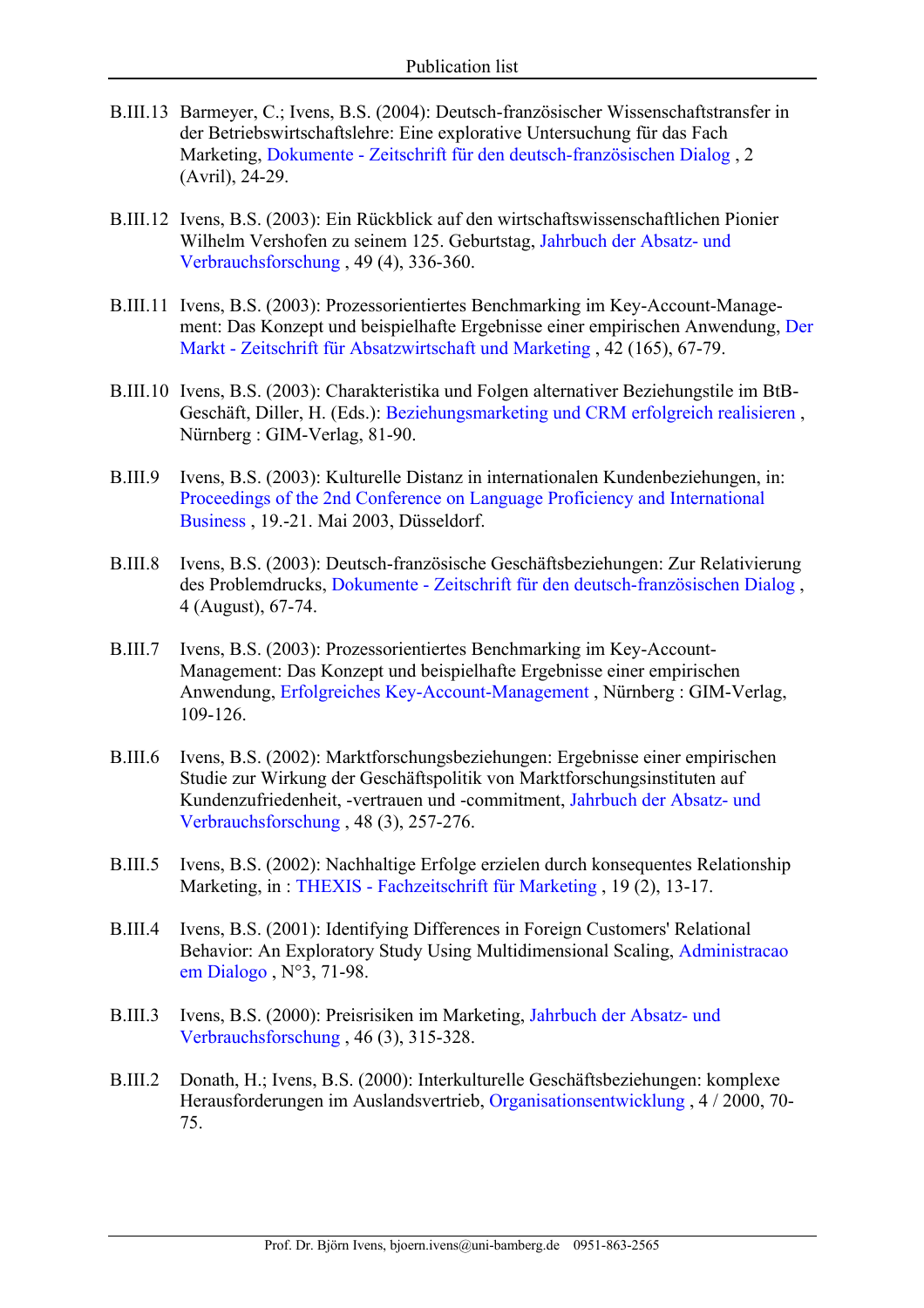B.III.1 Ivens, B.S. (1999) : Preispsychologische Effekte der Euro-Einführung, Forschungsbericht der Wirtschafts- und Sozialwissenschaftlichen Fakultät, Universität Erlangen-Nürnberg.

#### **B.IV Contributions to scientific edited volumes and encyclopedia**

- B.IV.24 Hein, D.; Ivens, B.S.; Leischnig, A.; Wölfl, S. (2018): Die Implementierung des digitalen Customer Relationship Managements – Erfolgsfaktoren, Hemmnisse und Entwicklungsoptionen, in: Becker, W.; Eierle, E.; Fliaster, A., Ivens, B.S.; Leischnig, A.; Pflaum, A.; Sucky, E. (2018): Geschäftsmodelle in der digitalen Welt – Strategien, Prozesse und Praxiserfahrungen, Berlin : Springer Gabler.
- B.IV.23 Leischnig, A.; Ivens, B.S.; Wölfl, S.; Hein, D. (2018): Business Digitization ein Meta-Review, in: Becker, W.; Eierle, E.; Fliaster, A., Ivens, B.S.; Leischnig, A.; Pflaum, A.; Sucky, E. (2018): Geschäftsmodelle in der digitalen Welt – Strategien, Prozesse und Praxiserfahrungen, Berlin : Springer Gabler.
- B.IV.22 Wölfl, S.; Leischnig, A.; Ivens, B.S.; Hein, D. (2018): From Big Data to Smart Data – Problemfelder der systematischen Nutzung von Daten in Unternehmen, in: Becker, W.; Eierle, E.; Fliaster, A., Ivens, B.S.; Leischnig, A.; Pflaum, A.; Sucky, E. (2018): Geschäftsmodelle in der digitalen Welt – Strategien, Prozesse und Praxiserfahrungen, Berlin : Springer Gabler.
- B.IV.21 Leischnig, A., Ivens, B.S., Wölfl, S., Hein, D. (2017): Service Digitization Review of the Literature and Research Agenda," in: Bruhn, M., Hadwich, K. (Hrsg.): Dienstleistungen 4.0 – Konzepte, Methoden, Instrumente, Wiesbaden: Springer Gabler.
- B.IV.20 Diller, H. & Ivens, B.S. (2016). Kundenbindung durch Preispolitik, in: Bruhn, M. & Homburg, C. (Hrsg.), Handbuch Kundenbindungsmanagement – Strategien und Instrumente für ein erfolgreiches CRM, Wiesbaden : Springer Gabler.
- B.IV.19 Ivens, B., & Leischnig, A. (2016). Geschäftsbeziehungen in Business-to-Business-Märkten. In: Eckert, S., Traunitz, G.: *Title to be finalised*, Berlin, Springer.
- B.IV.18 Ivens, B., & Leischnig, A. (2015). Interaktionen in Geschäftsbeziehungen. In: Voeth, M.; Backhaus, K.: Handbuch Business-to-Business-Marketing, 2. Aufl., Wiesbaden.
- B.IV.17 Rauschnabel, P.A., Ivens, B.S., Ahuvia, A., Leischnig, A. (2015), The Personality of Brand Lovers: An Examination in Fashion Branding, in: Fetscherin, M., Heilmann, T. (eds.): Consumer Brand Relationships: Meaning, Measuring, Managing, Palgrave Macmillan, *forthcoming*.
- B.IV.16 Ivens, B.S., Rauschnabel, P.A., Leischnig, A. (2015), Social Media in B2B-Unternehmen – Einsatzpotentiale in Marketing und Vertrieb, in: Binckebanck, L. (ed.), Digitalisierung im Vertrieb, Springer Gabler : Wiesbaden, 413-436.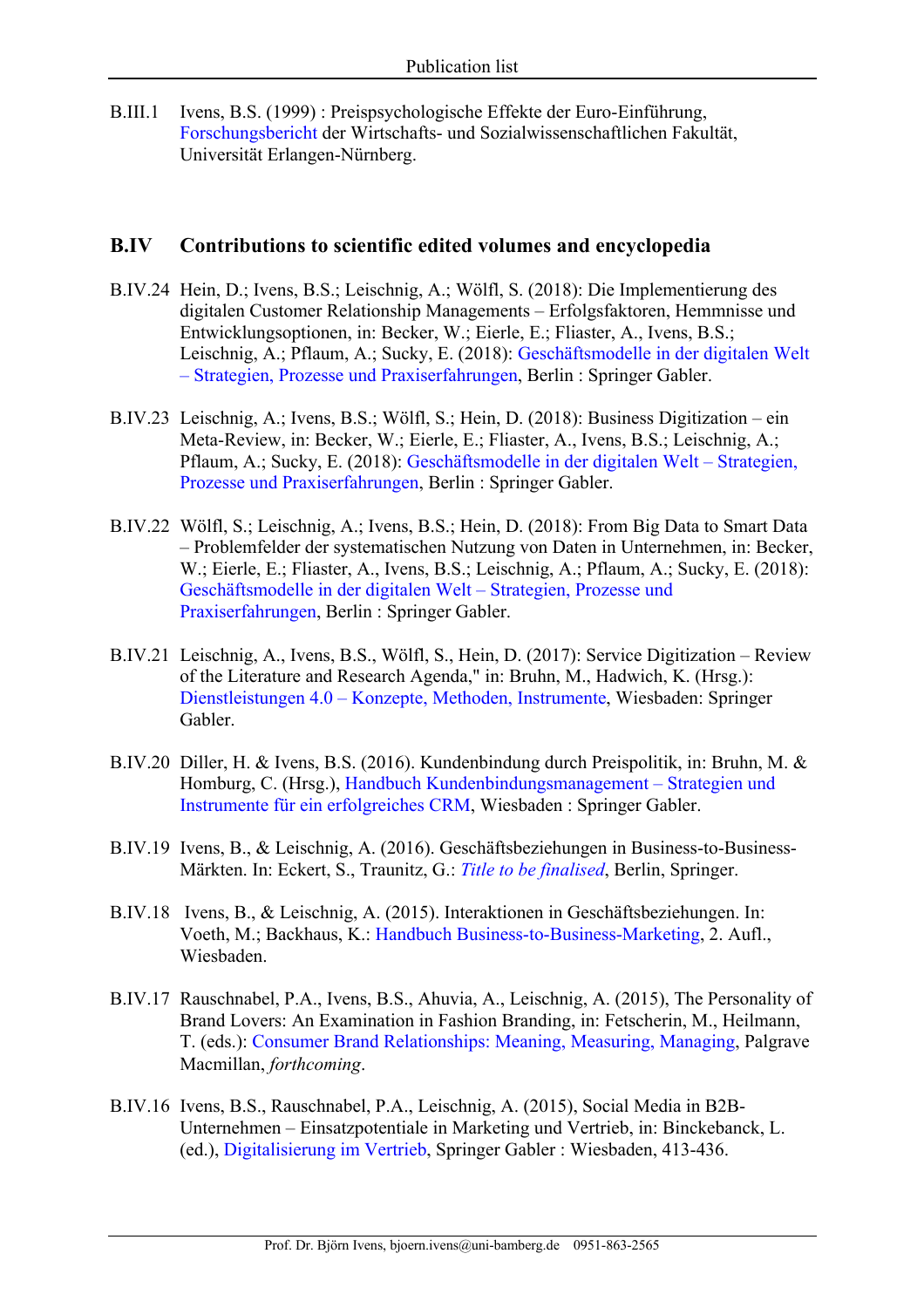- B.IV.15 Ivens, B.S., Stemmermann, K., Leischnig, A. (2015), Preiscontrolling: Ansätze zur Stärkung des Preismanagements, in: Becker, W., Ullrich, P. (eds.), Praxishandbuch Controlling, Berlin : Spinger, 181-197.
- B.IV.14 Ivens, B.S., Leischnig, A. (2015), Verkaufscontrolling: Analyse der Wirkungen der persönlichen Kommunikation, in: Esch, F.-R., Langner, T., Bruhn, M., (eds.), Handbuch der Kommunikation, Berlin : Springer, 539-553.
- B.IV.13 Horn, C.F., Ivens, B.S. (2015): Corporate Prediction Markets for Innovation Management - Theoretical Foundations and Practical Examples for Business use, in: Brem, A., Viardot, E. (eds.): Adoption of Innovation – Balancing internal and external stakeholders in the marketing of innovation, Berlin : Springer, 11-23.
- B.IV.12 Hillebrandt, I., Rauschnabel, P.A., Ivens, B.S. (2015), Vom Employer Branding zum Employer Marketing: Anwendungsgebiete im Mittelstand, in: Becker, W. et al. (eds.), BWL im Mittelstand: Grundlagen, Besonderheiten, Entwicklungen, *forthcoming*.
- B.IV.11 Ivens, B.S., Henneberg, S., Forkmann, S. (2014), Service Infusion im Industriegütermarketing – Konzept, Wertschöpfung und Wirklichkeit, in: Bruhn, M., Hadwich, K. (eds.): Service Value als Werttreiber, Berlin : Springer, S.267-282.
- B.IV.10 Rauschnabel, P., Mau, G., Ivens, B.S. (2013), Who "Likes" Brands? Exploring the Characteristics of Brand Fans on Facebook, in: Rosengren, S.; Dahlén, M.; Okazaki, S. (eds): Advances in Advertising Research - The Changing Roles of Advertising., Wiesbaden, Germany: SpringerGabler Verlag, pp. 43-54., IV, 43-54.
- B.IV.9 Rauschnabel, P., Ivens, B.S., Hillebrandt, I. (2012), Einsatzmöglichkeiten für Facebook Fanpages für Unternehmen, in: Bauer, H.H., Rösger, J., Toma, B. (Hrsg.): Social Media und Brand Community Management, Grundlagen, Strategien und Erfolgskonzepte aus der Praxis, München : Vahlen, 139-164.
- B.IV.8 Ivens, B.S., Eggert, A. (2011): Key Account Management, in: Homburg, C, Wiesecke, J. (Hrsg.): Handbuch Vertriebsmanagement: Strategie - Führung - Informationsmanagement – CRM, Wiesbaden : Gabler.
- B.IV.7 Ivens, B.S. (2007): Prozessorientiertes Dienstleistungsmarketing Konzeptionelle Grundlagen und empirische Ergebnisse, in Bruhn, M.; Stauss, B. (eds.): Forum Dienstleistungsmanagement: Wertschöpfungsprozesse bei Dienstleistungen, Wiesbaden : Gabler, 429-448.
- B.IV.6 Diller, H.; Ivens, B.S. (2007): Konzeptionelle Grundlagen und Treiber des prozessorientierten Marketing, Bayon, T.; Herrmann, A.; Huber, F. (eds.): Vielfalt und Einheit in der Marketingwissenschaft, Wiesbaden 2007, 259-278.
- B.IV.5 Diller, H.; Ivens, B.S. (2007): Prozessorientiertes Industriegütermarketing ein innovativer Forschungsansatz auf dem Prüfstand, Bueschken, J.; Voeth, M.; Weiber, R. (eds.): Innovationen für das Industriegütermarketing, Stuttgart : Schäffer-Poeschel, 323-341.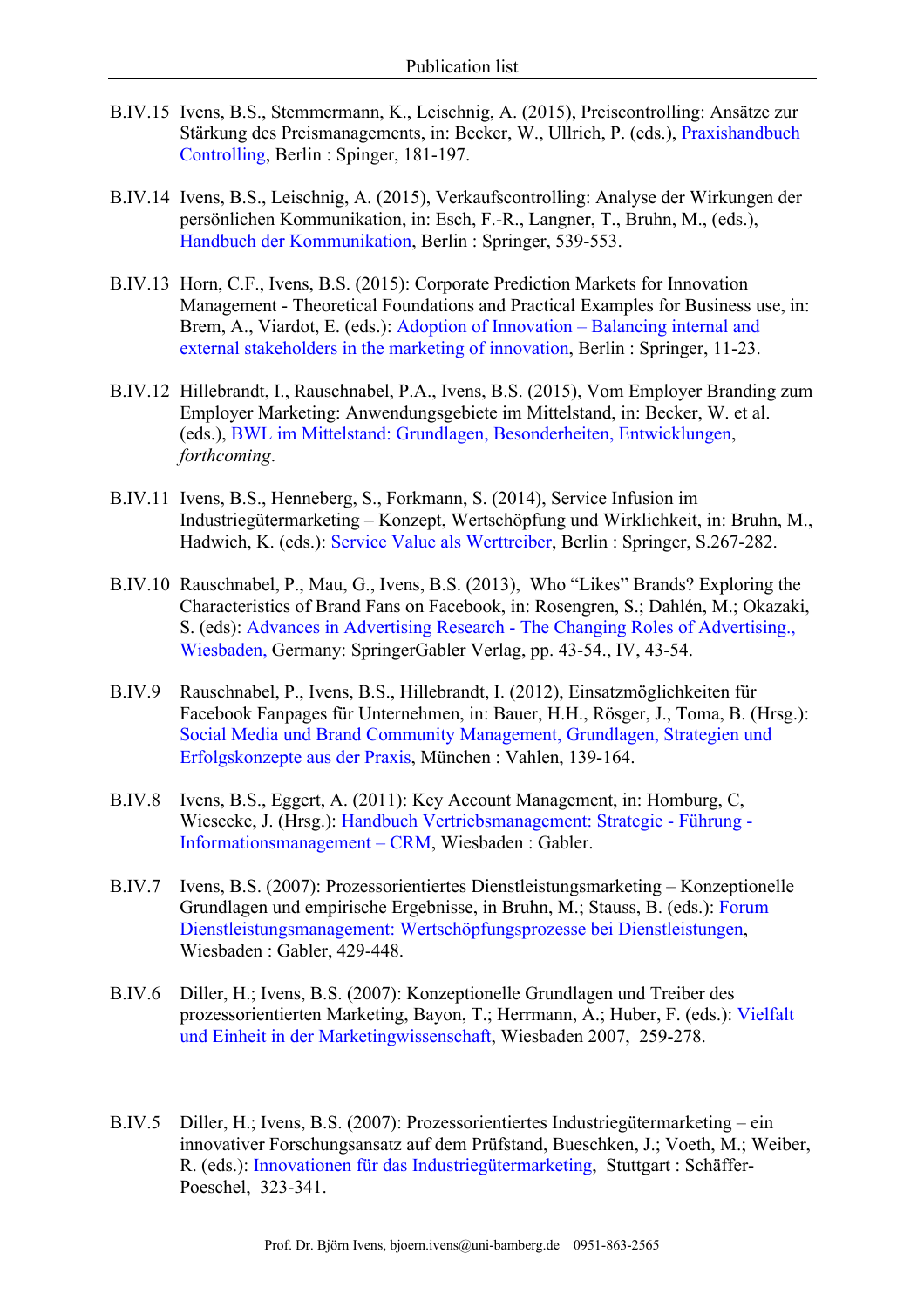- B.IV.4 Haas, A., Hausruckinger, G., Ivens, B.S. (2005): Aktuelle Trends und Problemstellungen der Marketingstrategie, in: Haas, A., Ivens, B.S. (Hrsg.) Innovatives Marketing: Entscheidungsfelder – Management – Instrumente, Wiesbaden : Gabler Verlag, Festschrift zum 60. Geburtstag von H. Diller.
- B.IV.3 Michel, M.D.; Ivens, B.S. (2004): Konsequenzen der DRG's (Diagnosis Related Groups) für Marketing und Vertrieb der Medizintechnikunternehmen, Wirtz, D.C.; Michel, M.D.; Kollig, E.W. (Eds.): DRG's in Orthopädie und Unfallchirurgie. Spannungsfeld zwischen High-Tech und Low Cost, Heidelberg : Springer Medizin Verlag, 126-140.
- B.IV.2 Ivens, B.S. (2003): Internationales Preismanagement, Diller, H.; Herrmann, A. (Hrsg.): Handwörterbuch der Preispolitik, Wiesbaden : Gabler Verlag, 155-176.
- B.IV.1 Ivens, B.S. (2001): ca. 25 Schlüsselwörter, Diller, H. (Hrsg.): Vahlen's Großes Marketing Lexikon, 2. Aufl., München : Vahlen Verlag. (Dabei: Bereichsherausgeberschaft für das Thema Internationales Marketing).

#### **B.V Articles for practitioners**

- B.V.16 Ivens, B.S. (2015), Kommentar zur Fallstudie "Gute Geschäfte oder Gutes Gewissen", Harvard Business Manager, 03/2015, www.harvardbusinessmanager.de/heft/d-131732998.html.
- B.V.15 Hillebrandt, I., Rauschnabel, P., Hartmann, C., Ivens, B.S. (2015): Kununu & Co. Fluch oder Segen?, Personalmagazin, 04/2015, 38-40.
- B.V.14 Göddertz, S., Rauschnabel, P., Ivens, B.S. (2011): Frauenquote Eine Geheimwaffe im War for Talent?, BDVB aktuell, 11/2001, 10-12.
- B.V.14 Rauschnabel, P., Ivens, B. S. (2011). Marketing 2.0 Erkenntnisse aus der Facebook-Forschung. BDVB aktuell, 112, 30-32
- B.V.13 Ivens, B.S.; Beck, I. (2007): CRM-Erfolgspotenziale richtig abschöpfen, absatzwirtschaft - Zeitschrift für Marketing, 6, 49.
- B.V.12 Ivens, B.S. (2005): Key Account Management Programme durch prozessorientiertes Benchmarking evaluieren, Zupancic, D.; Belz, C.; Bußmann, W.F. (Hrsg.): Best Practice im Key Account Management, Frankfurt am Main : Redline Wirtschaft, 42-57.
- B.V.11 Ivens, B.S. (2003): Key-Account-Management, absatzwirtschaft Zeitschrift für Marketing, 2, 46-49.
- B.V.10 Ivens, B.S. (2003): Pricing-Entscheidungen für Exportmärkte, Gößl, M.; Brenner, H. (Hrsg.): Praxishandbuch für Exportmanager, Köln : Verlag Deutscher Wirtschaftsdienst.
- B.V.9 Ivens, B.S. (2003): Internationale Markenpolitik, Gößl, M.; Brenner, H. (Hrsg.): Praxishandbuch für Exportmanager, Köln : Verlag Deutscher Wirtschaftsdienst.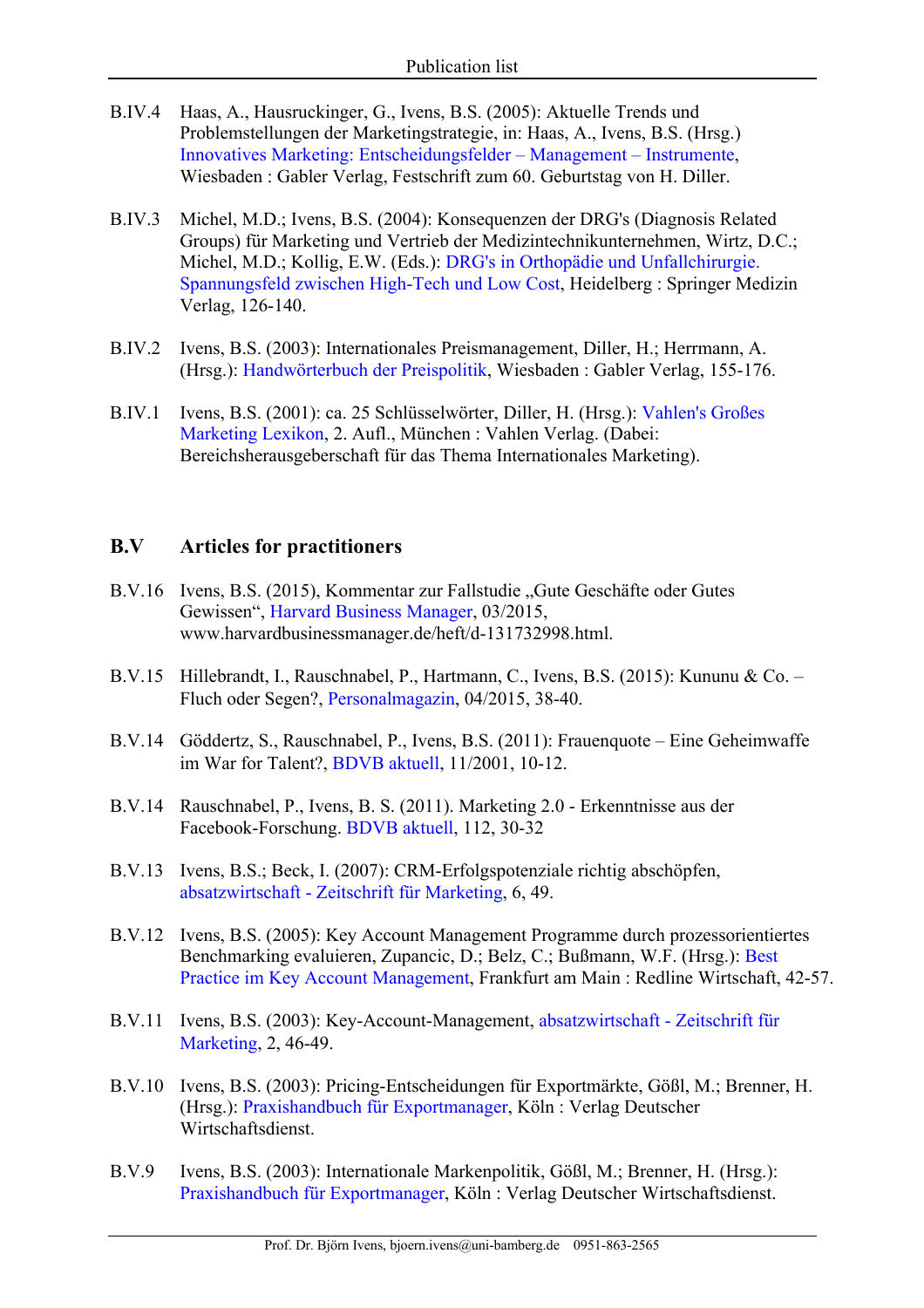- B.V.8 Ivens, B.S. (2002): Relationship Marketing: Es gibt einen überlegenen Beziehungsstil, absatzwirtschaft - Zeitschrift für Marketing, 12, 60.
- B.V.7 Ivens, B.S. (2002): Beziehungsstile im Business-to-Business-Geschäft, Marketingreport 2002/2003, Göttingen : Business Village, 68-69.
- B.V.6 Ivens, B.S. (2002): Engagement zahlt sich aus, VDI Nachrichten / Technischer Vertrieb, 11.10.2002.
- B.V.5 Ivens, B.S. (2002): MAFO-Auftraggeber: Gute persönliche Beziehungen sind entscheidend für die Auswahl des Instituts, inbrief , Organ des Bundesverbandes Deutscher Markt- und Sozialforscher, 8, 7-8.
- B.V.4 Ivens, B.S. (2002): Geschäftsbeziehungen mit Franzosen, Auslandskurier Magazin für die exportierende Wirtschaft , 9, September, 28-29.
- B.V.3 Ivens, B.S. (2002): Business-to-Business-Geschäftsbeziehungen in China, Brenner, H.; Granier, B. (Hrsg.) : Business-Guide China: Absatz, Einkauf, Kooperation, Köln : Verlag Deutscher Wirtschaftsdienst 2002, 105-123.
- B.V.2 Ivens, B.S. (2002): Kultur als Barriere in internationalen Geschäftsbeziehungen, Brenner, H.; Würth, R. (Hrsg.): Erfolgreiche Geschäfte in Europa , Köln : Verlag Deutscher Wirtschaftsdienst 2002, 497-505.
- B.V.1 Ivens, B.S.; Grether, M. (2000): Coca Cola mit Vitamin B neuere Tendenzen in Forschung und Praxis des Beziehungsmarketing, Technischer Vertrieb , 9. November 2000.

#### **B.VI Case studies (teaching material)**

- B.VI.1 Ivens, B.S. (2017): Media Markt La communication basée sur le prix, in: Mayrhofer, Ulrike, Hertrich, Sylvie (eds.), Cas en marketing, Paris : Dunod.
- B.VI.3 Ivens, B.S. (2013): Adapting AMA's Sales Structure to Organic Growth, Case Study Used in Executive Education, Otto-Friedrich-University Bamberg.
- B.VI.2 Ivens, B.S., Mayrhofer, U. (2008): European Price Policy : An Analysis of the Car Market, Working Paper Series of the Institute for Management Research, University of Lausanne.

# **C. Working paper**

## **C.1 Working paper series, Marketing department, OFU Bamberg**

C.1.28 Schrick/Horn/Ivens (2013): Prediction Markets und ihr Einfluss auf die Markenwahrnehmung.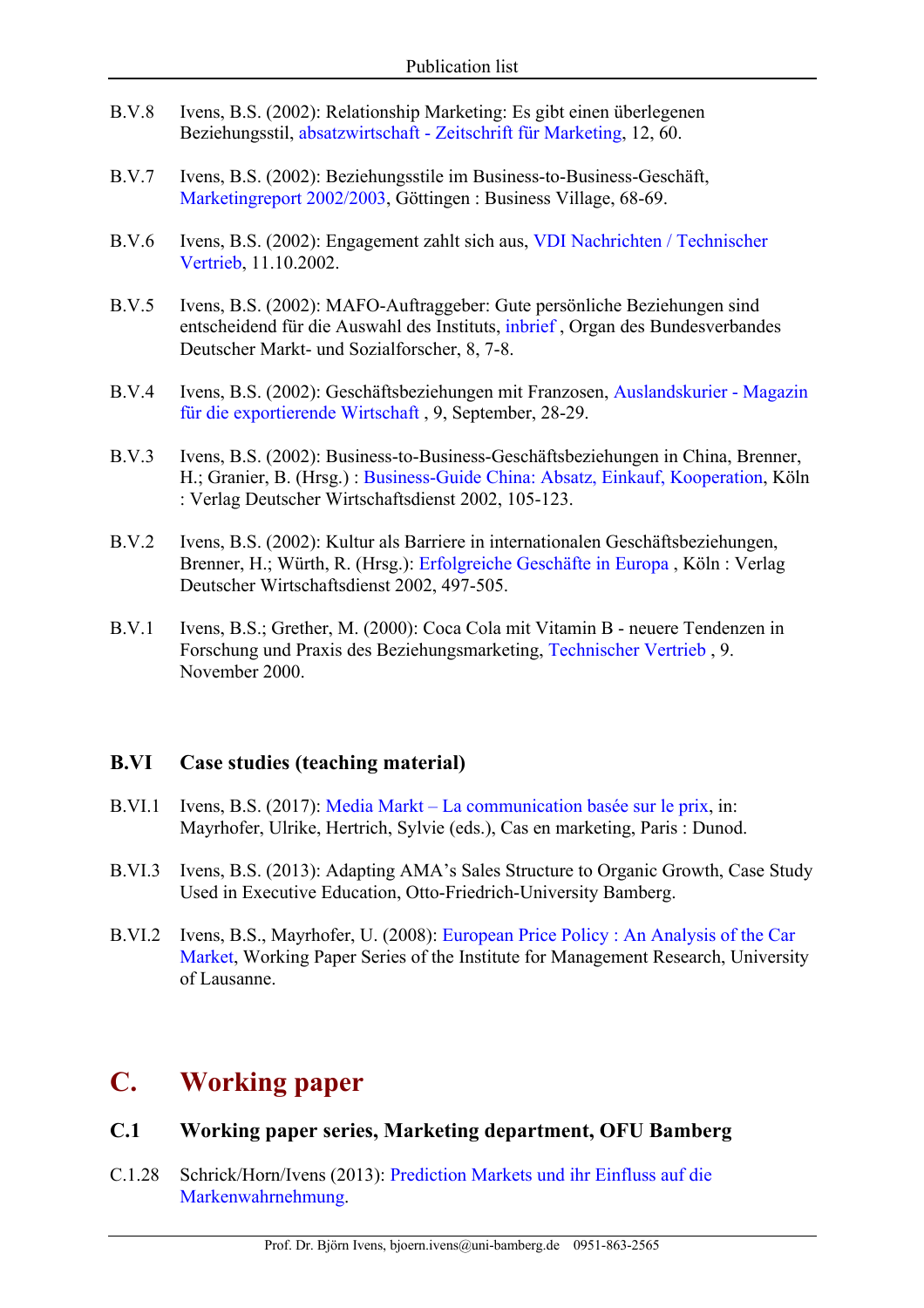- C.1.27 Biggeleben/Horn/Ivens (2013): The Influence of Participation in Prediction Markets on Price Sensitivity.
- C.1.26 Kussmaul/Rauschnabel/Ivens (2013): Drivers of Interactivities in Social Media Marketing - An Empirical Analysis.
- C.1.25 Jones/Rauschnabel/Ivens (2013): Social Media Campaigns: Best Case Analysis.
- C.1.24 Oppelt/Hillebrandt/Ivens (2013): Attract, Recruit and Retain: Employer Branding as a Strategic Instrument in the Knowledge Society.
- C.1.23 Horsch/Hillebrandt/Ivens (2013): Employer Branding: A Discussion of Megatrends in the light of recent Marketing and HR Questions.
- C.1.22 Köhler/Escher/Horn/Ivens (2012): Prediction Markets Eine Literaturanalyse.
- C.1.21 Drissen/Horn/Ivens (2012): Targeting in der Online-Werbung Eine Untersuchung über den Einsatz von Cookies vor dem Hintergrund datenschutzrechtlicher Aspekte.
- C.1.20 Ivens/Hillebrandt (2012): Employer Marketing: Arbeitgeber strategisch positionieren.
- C.1.19 Sanna/Scholz/Ivens (2011): Patienten im Web 2.0 Netnographie als ein innovativer Ansatz zur Content-Analyse und zur Ableitung strategischer Implikationen für Akteure der Gesundheitsbranche.
- C.1.18 Stichler/Scholz/Ivens (2011): Die Bedeutung von Customer Empowerment für das Marketing in Zeiten gut informierter Kunden.
- C.1.17 Kaukal/Scholz/Ivens (2011): Die Bedeutung des Konstrukts Vertrauen bei Dienstleistungen - Eine empirische Untersuchung am Beispiel der Arzt-Patienten-Beziehung.
- C.1.16 Schmüser/Hillebrandt/Ivens (2011): Podcast oder Printanzeige? Eine empirische Untersuchung zum Einsatz von Social Media im Personalmarketing.
- C.1.15 Marschall/Hillebrandt/Ivens (2011): Markenmanagement im Personalwesen: Etablierung einer attraktiven Arbeitgebermarke durch Employer Branding.
- C.1.14 Welte/Valta/Ivens (2011): Analyse der Kundenwahrnehmung von Corporate Social Responsibility-Aktivitäten.
- C.1.13 Zahn/Valta/Ivens (2011): Überblick und Vergleich der unternehmensexternen und internen CSR-Aktivitäten, Kontrollinstanzen und Sanktionsmechanismen.
- C.1.12 Mueller/Scholz/Ivens (2010): Patient-Relationship-Management im Kontext von Patient-Empowerment: Entwicklungsstand, Chancen und Herausforderungen für Akteure auf dem deutschen Gesundheitsmarkt.
- C.1.11 Mueller/Ivens (2010): The Impact of Supplier Satisfaction on Relationship Growth: An Exploratory Study.
- C.1.10 Guese/Ivens/Krings/Mueller (2010): Brand Personality and Purchasing Decisions: Stereotype Content Model vs. Aaker Scale in an Empirical Setting.
- C.1.9 Geissel/Guese/Ivens (2010): Cause Related Marketing Erfolgskritische Faktoren für die Planung und Umsetzung aus Sicht der Profit-Organisation.
- C.81. Egler/Guese/Ivens (2010): Branded Entertainment für Kinder im Internet: Ethische Überlegungen zu Product Placement und Advergames zur Markenstärkung.
- C.1.7 Ivens, B.S., Pardo, C. (2010): Ethical business-to-business exchange: A revised perspective.